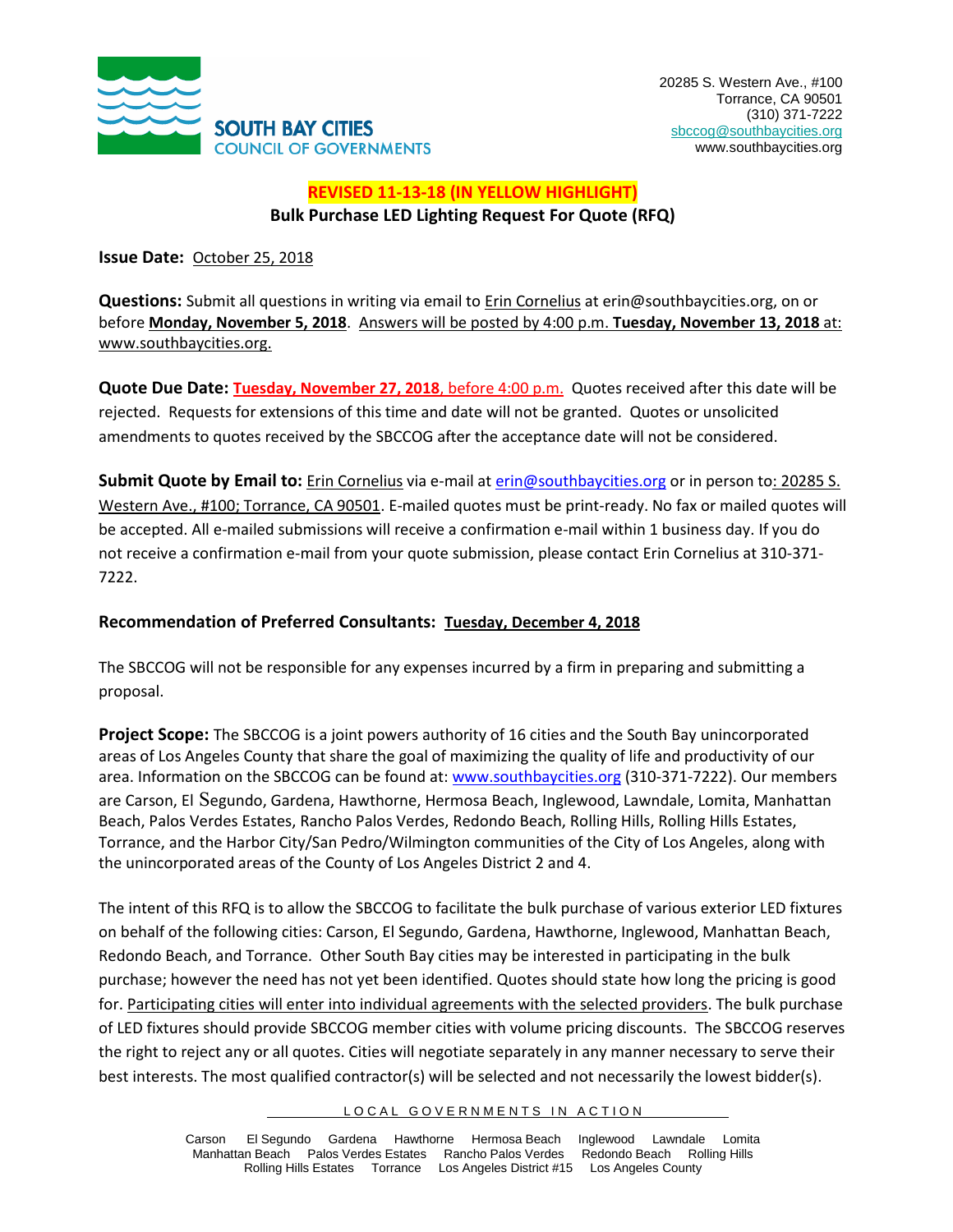Multiple winning bidders maybe selected. The SBCCOG also retains the right to waive irregularities in the proposal or reject all proposals as do the cities.

#### **Project Specifications:**

- New fixtures must be installed by Thursday, February 28, 2019.
- Labor and material warranty to be 10 years minimum.
- Color temperature of fixtures to be 4000 K, except where indicated in the attached Bidding Form. All fixtures to be DesignLights Consortium® (DLC) qualified and on SCE's approved rebate list.
- Provide specification sheet and photos of proposed fixtures.
- Photometric layouts for each site shall be provided by the winning bidders to each agency for approval prior to ordering material. Sites can be found on Attachment A.
- Proposed fixtures must be appropriate for the designated exterior spaces (i.e., tennis court, basketball court, parking lot, general area) at each facility and meet or exceed IES lighting standards.
- Fixture specifications must meet the following performance requirements: THD @ Max Load < 20%, Power Factor> 0.90, Ambient operating temperature of -40°C to +40°C, IESNA LM-79 & LM-80 Testing, UL Listed.
- When applicable fixtures should feature 7-pin receptacles with dimming capability and be Title 24 compliant.
- All new fixture housing must match existing color.
- Contractor to field check all location and confirm mounting hardware.
- Contractor to remove and dispose of existing lighting system per federal, state, and local requirements.
- Contractor to verify Voltage (120, 208, 277, or 480 ac.) prior to installing new LED fixtures. Contractor to provide City with as-built plan of pole location, fixture type, and fixture voltage. (Note: City to provide base map for contractors use.)
- Contractor to test entire lighting system to assure it is working as per manufacturers' requirements.
- Contractor to note that they may have to make reservations at some of the park locations to conduct work (sports fields, tennis courts, aquatic areas, etc.). The work site is to be kept clean at all times. All equipment and/or materials should be kept neat and orderly and will not block a walking route. At the close of each working day, there shall be no debris left at the job site.
- Contractor shall be responsible for restoration of all damaged surfaces due to equipment traffic during the removal and installation of the fixtures and associated work. Contractor shall minimize equipment traffic on the field playing surfaces to the extent possible. Any improvements damaged as a result of the Contractor's operations shall be replaced at Contractor's expense. Replacement of such improvements shall be at least equal to existing improvements.
- Prevailing Wages and Contractor Registration Requirements. Contractor shall comply with the requirements of SB 854.
- Contractor must use heavy duty end caps to cap all unused bullnose openings.
- The successful bidder will be required to furnish a faithful performance bond in the amount of 100 percent of the contract price, and a payment bond in the amount of 100 percent of the contract price, both in a form satisfactory to the Owner's Attorney.
- The contractor shall at the time of award possess a valid State of California Contractors License, Class 10 with medium to high voltage certification or equivalent.
- City Business License(s) will be required for each agency.
- List all exclusion / conditions of quote.

On the following page, please provide lump sum unit costs (labor + material) for each line item in the bid form. Please provide pricing for each volume of fixtures where indicated.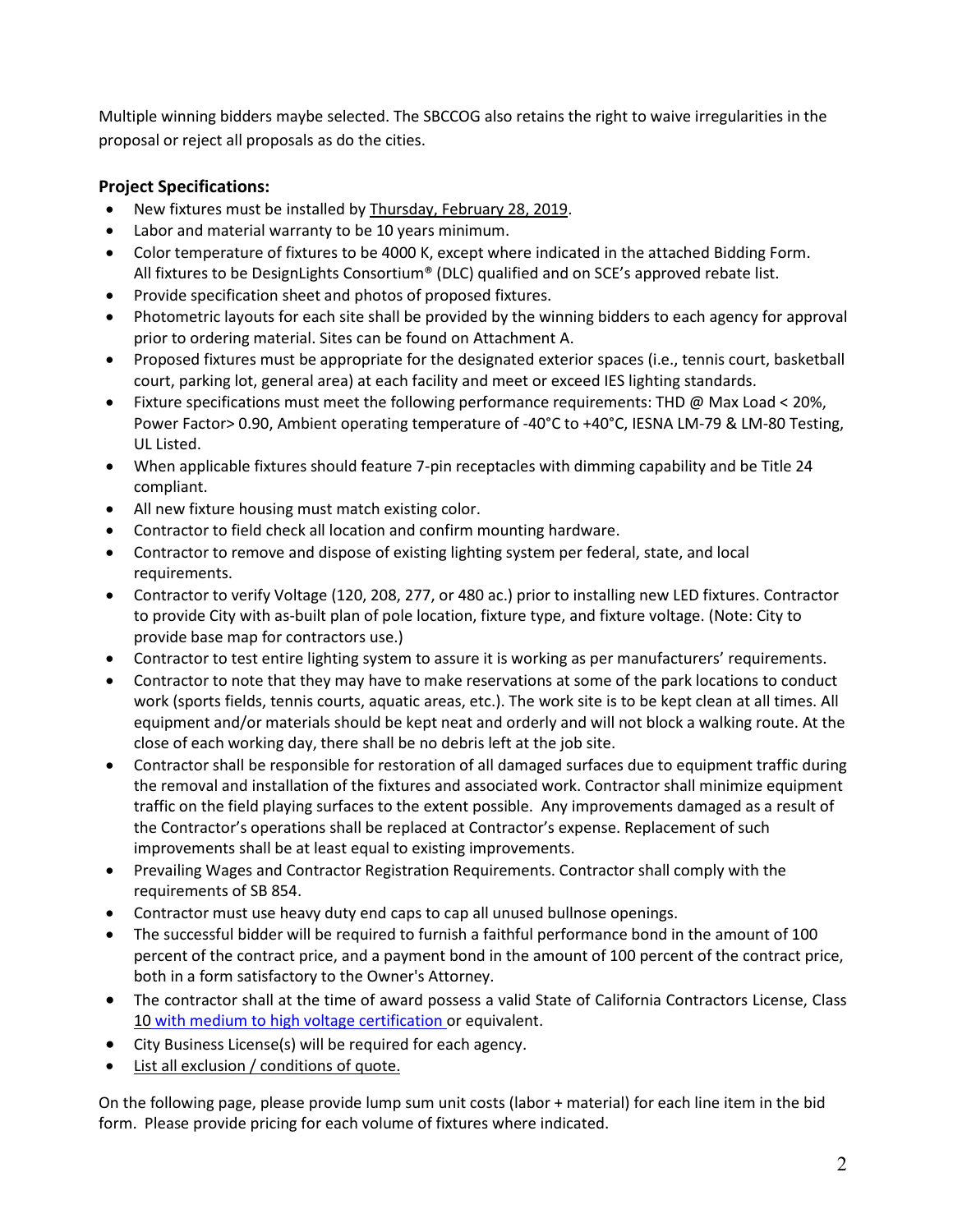# **Bid Form/Proposal Requirements**

| Item<br>No.             | <b>Fixture Description</b>                    | <b>Proposed Fixture</b><br>Manuf. + Model No. | Unit Cost (\$)<br>Up to 50<br><b>Fixtures</b> | Unit Cost (\$)<br><b>Up to 100</b><br><b>Fixtures</b> | Unit Cost (\$)<br><b>Up to 200</b><br><b>Fixtures</b> | Unit Cost (\$)<br>200+ Fixtures |
|-------------------------|-----------------------------------------------|-----------------------------------------------|-----------------------------------------------|-------------------------------------------------------|-------------------------------------------------------|---------------------------------|
| $\mathbf{1}$            | Mobilization / Demobilization                 | <b>NA</b>                                     |                                               |                                                       |                                                       |                                 |
| $\mathbf{2}$            | Shoe Box - 100 W LED Equivalent               |                                               |                                               |                                                       |                                                       |                                 |
| 3                       | Shoe Box - 250 W LED Equivalent               |                                               |                                               |                                                       |                                                       |                                 |
| 4a                      | Shoe Box - 400 W LED Equivalent 480V          |                                               |                                               |                                                       |                                                       |                                 |
| 4b                      | Shoe Box - 400 W LED Equivalent               |                                               |                                               |                                                       |                                                       |                                 |
| 5a                      | Shoe Box - 1,000 W LED Equivalent 480V        |                                               |                                               |                                                       |                                                       |                                 |
| 5 <sub>b</sub>          | Shoe Box - 1,000 W LED Equivalent             |                                               |                                               |                                                       |                                                       |                                 |
| 6                       | Sports Lighter - 1,000 W LED Equivalent 480 V |                                               |                                               |                                                       |                                                       |                                 |
| $\overline{\mathbf{z}}$ | Sports Lighter - 1,000 W LED Equivalent       |                                               |                                               |                                                       |                                                       |                                 |
| 8                       | Sports Lighter - 1,500 W LED Equivalent 480V  |                                               |                                               |                                                       |                                                       |                                 |
| 9                       | Sports Lighter - 1,500 W LED Equivalent       |                                               |                                               |                                                       |                                                       |                                 |
| 10                      | Area Lighting (flood) - 150 W LED Equivalent  |                                               |                                               |                                                       |                                                       |                                 |
| 11                      | Area Lighting (flood) - 100 W LED Equivalent  |                                               |                                               |                                                       |                                                       |                                 |
| 12                      | Area Lighting (flood) - 175 W LED Equivalent  |                                               |                                               |                                                       |                                                       |                                 |
| 13                      | Area Lighting (flood) - 250 W LED Equivalent  |                                               |                                               |                                                       |                                                       |                                 |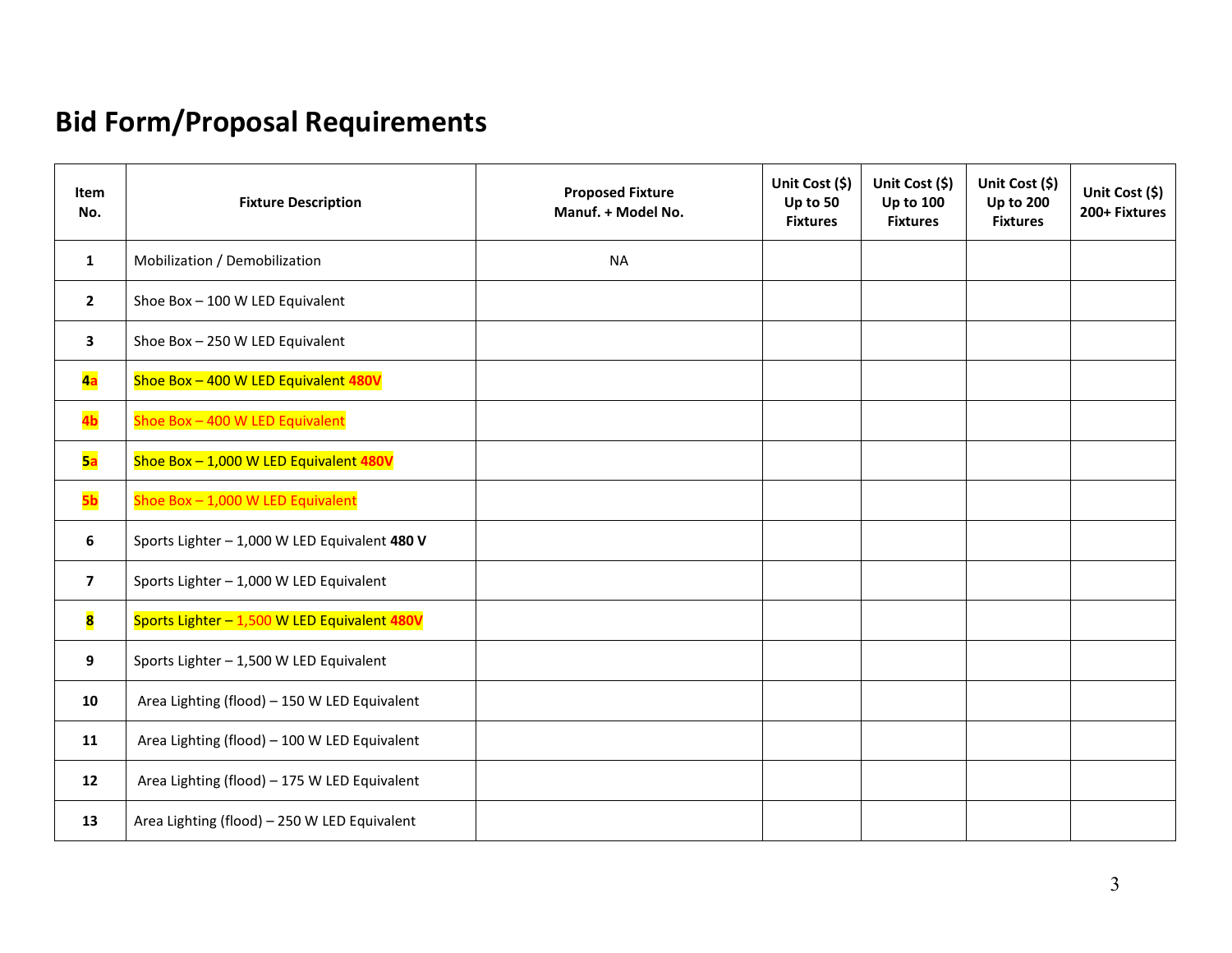| Item<br>No.     | <b>Fixture Description</b>                                       | <b>Proposed Fixture</b><br>Manuf. + Model No. | Unit Cost (\$)<br>Up to 50<br><b>Fixtures</b> | Unit Cost (\$)<br><b>Up to 100</b><br><b>Fixtures</b> | Unit Cost (\$)<br><b>Up to 200</b><br><b>Fixtures</b> | Unit Cost (\$)<br>200+ Fixtures |
|-----------------|------------------------------------------------------------------|-----------------------------------------------|-----------------------------------------------|-------------------------------------------------------|-------------------------------------------------------|---------------------------------|
| 14a             | Area Lighting (flood) - 400 W LED Equivalent 480V                |                                               |                                               |                                                       |                                                       |                                 |
| 14 <sub>b</sub> | Area Lighting (flood) - 400 W LED Equivalent                     |                                               |                                               |                                                       |                                                       |                                 |
| 15a             | Area Lighting (flood) - 1000 W LED Equivalent 480V               |                                               |                                               |                                                       |                                                       |                                 |
| 15 <sub>b</sub> | Area Lighting (flood) - 1000 W LED Equivalent                    |                                               |                                               |                                                       |                                                       |                                 |
| 16a             | Area Lighting (round) - 1000 W LED Equivalent 480V               |                                               |                                               |                                                       |                                                       |                                 |
| 16 <sub>b</sub> | Area Lighting (round) - 1000 W LED Equivalent                    |                                               |                                               |                                                       |                                                       |                                 |
| 17              | Area Lighting (flood surface mounted) - 100 W LED<br>Equivalent  |                                               |                                               |                                                       |                                                       |                                 |
| 18              | Area Lighting (flood surface mounted) - 150 W LED<br>Equivalent  |                                               |                                               |                                                       |                                                       |                                 |
| 19              | Area Lighting (flood surface mounted) - 175 W LED<br>Equivalent  |                                               |                                               |                                                       |                                                       |                                 |
| 20              | Area Lighting (flood surface mounted) - 400 W LED<br>Equivalent  |                                               |                                               |                                                       |                                                       |                                 |
| 21              | Area Lighting (flood surface mounted) - 1000 W LED<br>Equivalent |                                               |                                               |                                                       |                                                       |                                 |
| 22              | Wall Pack-70W-100 W LED Equivalent                               |                                               |                                               |                                                       |                                                       |                                 |
| 23              | Wall Pack-150 W LED Equivalent                                   |                                               |                                               |                                                       |                                                       |                                 |
| 24              | Wall Pack-175 W LED Equivalent                                   |                                               |                                               |                                                       |                                                       |                                 |
| 25              | Wall Pack-250 W LED Equivalent                                   |                                               |                                               |                                                       |                                                       |                                 |
| 26              | Canopy Ceiling Surface Mount - 70 -100 W LED<br>Equivalent       |                                               |                                               |                                                       |                                                       |                                 |
| 27              | Canopy Ceiling Surface Mount - 150W LED<br>Equivalent            |                                               |                                               |                                                       |                                                       |                                 |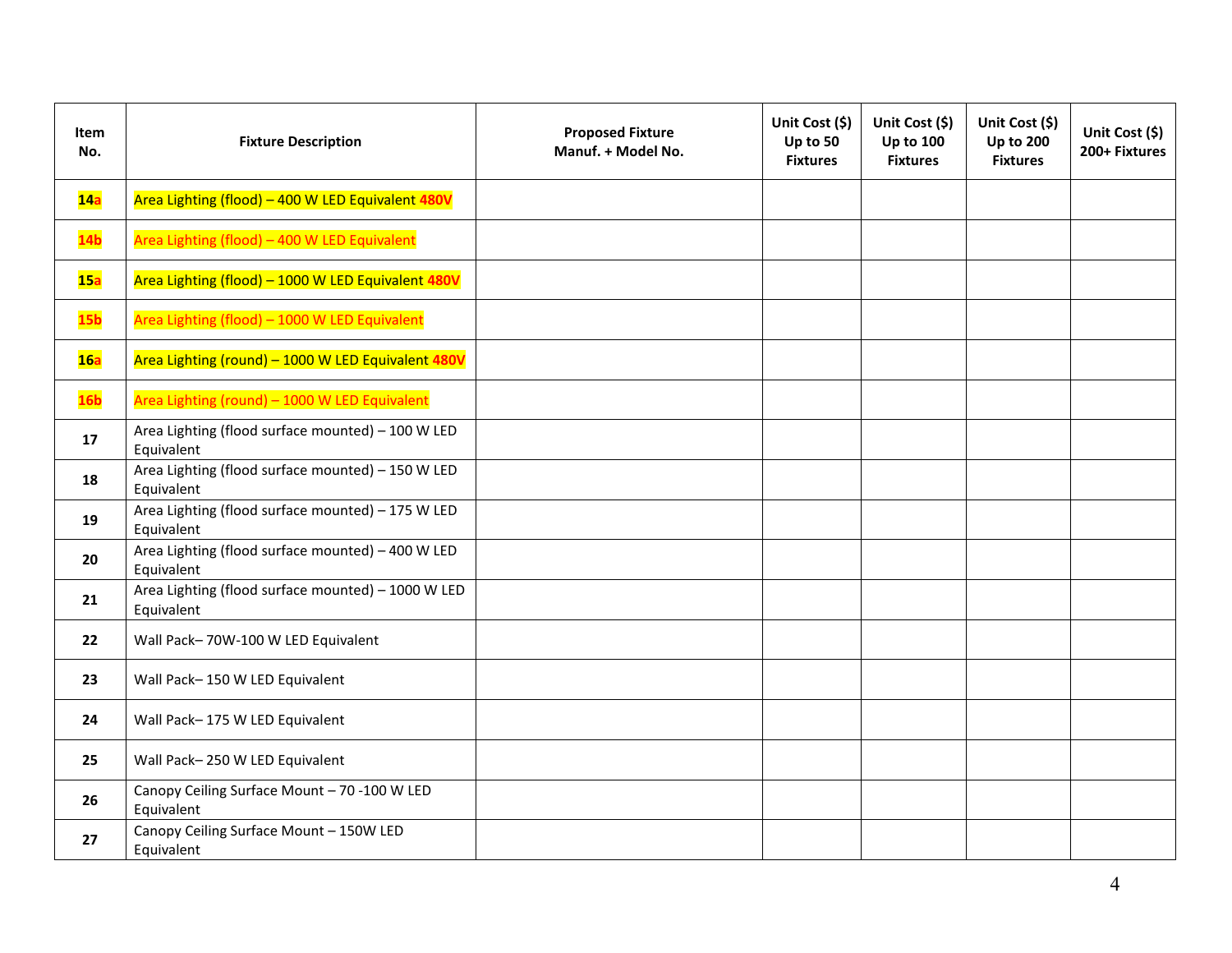| Item<br>No.     | <b>Fixture Description</b>                                     | <b>Proposed Fixture</b><br>Manuf. + Model No. | Unit Cost (\$)<br>Up to 50<br><b>Fixtures</b> | Unit Cost (\$)<br><b>Up to 100</b><br><b>Fixtures</b> | Unit Cost (\$)<br><b>Up to 200</b><br><b>Fixtures</b> | Unit Cost (\$)<br>200+ Fixtures |
|-----------------|----------------------------------------------------------------|-----------------------------------------------|-----------------------------------------------|-------------------------------------------------------|-------------------------------------------------------|---------------------------------|
| 28              | Canopy Ceiling Surface Mount - 175W LED<br>Equivalent          |                                               |                                               |                                                       |                                                       |                                 |
| 29              | Canopy Ceiling Surface Mount - 250W LED<br>Equivalent          |                                               |                                               |                                                       |                                                       |                                 |
| 30              | Canopy Ceiling Surface Mount - 400W LED<br>Equivalent          |                                               |                                               |                                                       |                                                       |                                 |
| 31              | Post Top - 250 W LED Equivalent                                |                                               |                                               |                                                       |                                                       |                                 |
| 32              | Post Top - 175 W LED Equivalent                                |                                               |                                               |                                                       |                                                       |                                 |
| 33              | Post Top - 150 W LED Equivalent                                |                                               |                                               |                                                       |                                                       |                                 |
| 34a             | Tennis Court / Basketball Court - 1,000 W LED,<br>5000K, 480V  |                                               |                                               |                                                       |                                                       |                                 |
| 34 <sub>b</sub> | Tennis Court / Basketball Court - 1,000 W LED,<br><b>5000K</b> |                                               |                                               |                                                       |                                                       |                                 |
| 35              | Handball Court - 150 W LED Equivalent, 5000K                   |                                               |                                               |                                                       |                                                       |                                 |
| 36              | Bollards - 250W LED Equivalent                                 |                                               |                                               |                                                       |                                                       |                                 |
| 37              | Bollards - 175W LED Equivalent                                 |                                               |                                               |                                                       |                                                       |                                 |
| 38              | Screw-in Lamp - 100W LED (Corn Cob) Equivalent                 |                                               |                                               |                                                       |                                                       |                                 |
| 39              | Screw-in Lamp - 150W LED (Corn Cob) Equivalent                 |                                               |                                               |                                                       |                                                       |                                 |
| 40              | Screw-in Lamp - 175W LED (Corn Cob) Equivalent                 |                                               |                                               |                                                       |                                                       |                                 |
| 41              | Screw-in Lamp - 150W LED (flood) Equivalent                    |                                               |                                               |                                                       |                                                       |                                 |
| 42              | Screw-in Lamp - 100W LED (flood) Equivalent                    |                                               |                                               |                                                       |                                                       |                                 |
| 43              | Screw-in Lamp - 60W LED (flood) Equivalent                     |                                               |                                               |                                                       |                                                       |                                 |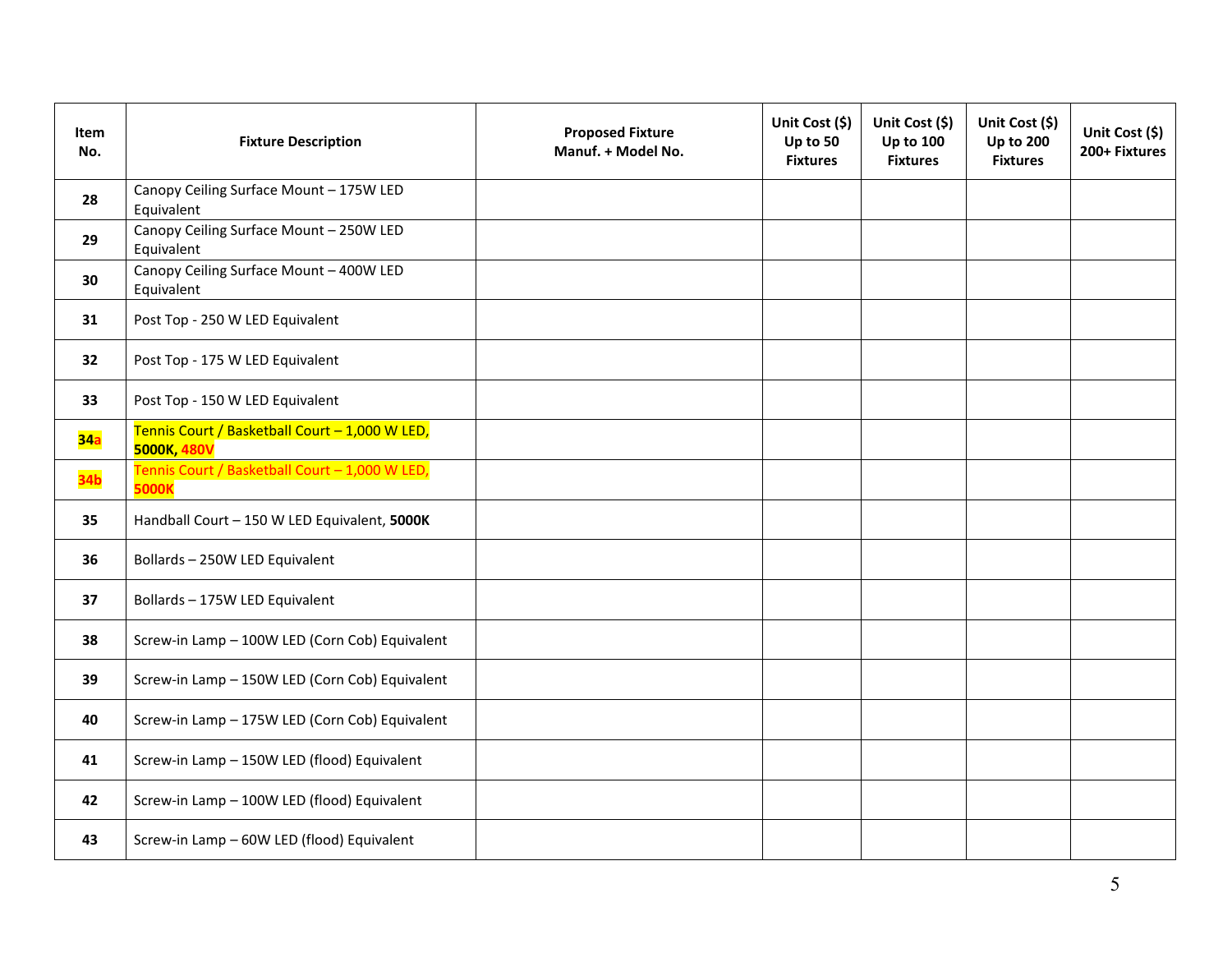| Item<br>No. | <b>Fixture Description</b>                                                       | <b>Proposed Fixture</b><br>Manuf. + Model No. | Unit Cost (\$)<br>Up to $50$<br><b>Fixtures</b> | Unit Cost $(5)$<br>Up to $100$<br><b>Fixtures</b> | Unit Cost $(5)$<br><b>Up to 200</b><br><b>Fixtures</b> | Unit Cost (\$)<br>200+ Fixtures |
|-------------|----------------------------------------------------------------------------------|-----------------------------------------------|-------------------------------------------------|---------------------------------------------------|--------------------------------------------------------|---------------------------------|
| 44          | Pendant Mount Fluorescent T8 8-foot - 110W LED<br>Equivalent                     |                                               |                                                 |                                                   |                                                        |                                 |
| 45          | Removal and disposal cost for existing fixtures that<br>are not replaced.        |                                               |                                                 |                                                   |                                                        |                                 |
| 46          | Provide price for Mounting Hardware (bullhorn,<br>bracket, tenon reducer, fuses, |                                               |                                                 |                                                   |                                                        |                                 |
| 47          | Photocell                                                                        |                                               |                                                 |                                                   |                                                        |                                 |
| 48          | <b>Shorting cap</b>                                                              |                                               |                                                 |                                                   |                                                        |                                 |

- Cost should reflect lump sum to provide all labor, materials, equipment, and incidentals to remove and dispose of existing fixture, purchase and installation of new fixtures. Tax and delivery fees should also be included.
- Photometric layouts for each site shall be provided be provided by the winning bidder(s). Sites can be found on Attachment A.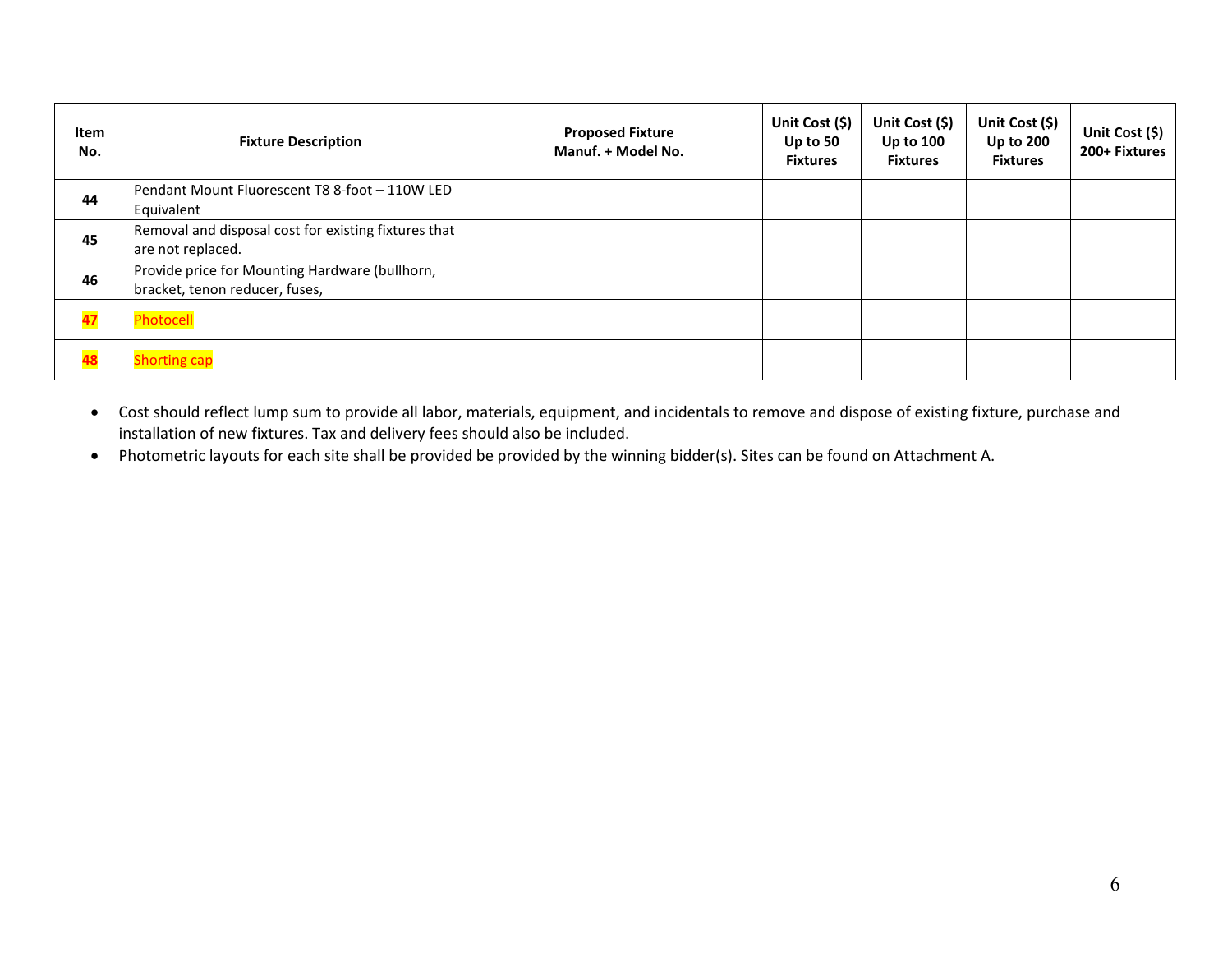# **Attachment A - SITE LIST**

| <b>Carson Veterans Park</b> |                                 |                |                           |            |                            |  |  |
|-----------------------------|---------------------------------|----------------|---------------------------|------------|----------------------------|--|--|
| <b>Site Address:</b>        | 22400 MONETA AVENUE, CARSON, CA |                |                           |            |                            |  |  |
| <b>Area</b>                 | <b>Existing Fixture Type</b>    | <b>Fix Otv</b> | <b>Existing Lamp Type</b> | Lamps/fixt | <b>Existing Watts/fixt</b> |  |  |
| <b>Ball field</b>           | Sports Lighter                  | 111            | MH 1000                   |            | 1080                       |  |  |

| <b>Carson Stevenson Park</b>                         |                              |                |                           |                            |  |
|------------------------------------------------------|------------------------------|----------------|---------------------------|----------------------------|--|
| <b>Site Address:</b><br>905 E. FRANKE ST, CARSON, CA |                              |                |                           |                            |  |
| Area                                                 | <b>Existing Fixture Type</b> | <b>Fix Qty</b> | <b>Existing Lamp Type</b> | <b>Existing Watts/fixt</b> |  |
| <b>Ball Field</b>                                    | Sports Lighter               | 99             | MH 1500                   | 1610                       |  |

| <b>Carson Scott Park</b> |                                 |                |                           |                            |  |  |  |
|--------------------------|---------------------------------|----------------|---------------------------|----------------------------|--|--|--|
| <b>Site Address:</b>     | 22400 MONETA AVENUE, CARSON, CA |                |                           |                            |  |  |  |
| Area                     | <b>Existing Fixture Type</b>    | <b>Fix Qty</b> | <b>Existing Lamp Type</b> | <b>Existing Watts/fixt</b> |  |  |  |
| Soccer Field             | Sports Lighter                  | 74             | MH 1000                   | 1080                       |  |  |  |

| <b>Carson Hemingway Park</b>                            |                              |                |                           |                            |  |  |  |
|---------------------------------------------------------|------------------------------|----------------|---------------------------|----------------------------|--|--|--|
| 700 E. GARDENA BLVD, CARSON, CA<br><b>Site Address:</b> |                              |                |                           |                            |  |  |  |
| Area                                                    | <b>Existing Fixture Type</b> | <b>Fix Qty</b> | <b>Existing Lamp Type</b> | <b>Existing Watts/fixt</b> |  |  |  |
| <b>Ball Field</b>                                       | Sports Lighter               | 46             | MH 1000                   | 1080                       |  |  |  |

| <b>Carson Dolphin Park</b>                                |                              |                |                           |                            |  |  |  |
|-----------------------------------------------------------|------------------------------|----------------|---------------------------|----------------------------|--|--|--|
| <b>Site Address:</b><br>21205 S. WATER STREET, CARSON, CA |                              |                |                           |                            |  |  |  |
| Area                                                      | <b>Existing Fixture Type</b> | <b>Fix Qty</b> | <b>Existing Lamp Type</b> | <b>Existing Watts/fixt</b> |  |  |  |
| <b>Ball Field</b>                                         | Sports Lighter               | 119            | MH 1500                   | 1610                       |  |  |  |
| <b>Building exterior</b>                                  | Wallpack                     | 4              | 1 60                      | 60                         |  |  |  |
| <b>Building exterior</b>                                  | Surface mount                | 17             | Circline 51               | 51                         |  |  |  |
| <b>Handball Court</b>                                     | Pole Mount                   | 3              | <b>HPS 150</b>            | 188                        |  |  |  |
| <b>Play Structure</b>                                     | Pole Mount                   |                | MH 450                    | 488                        |  |  |  |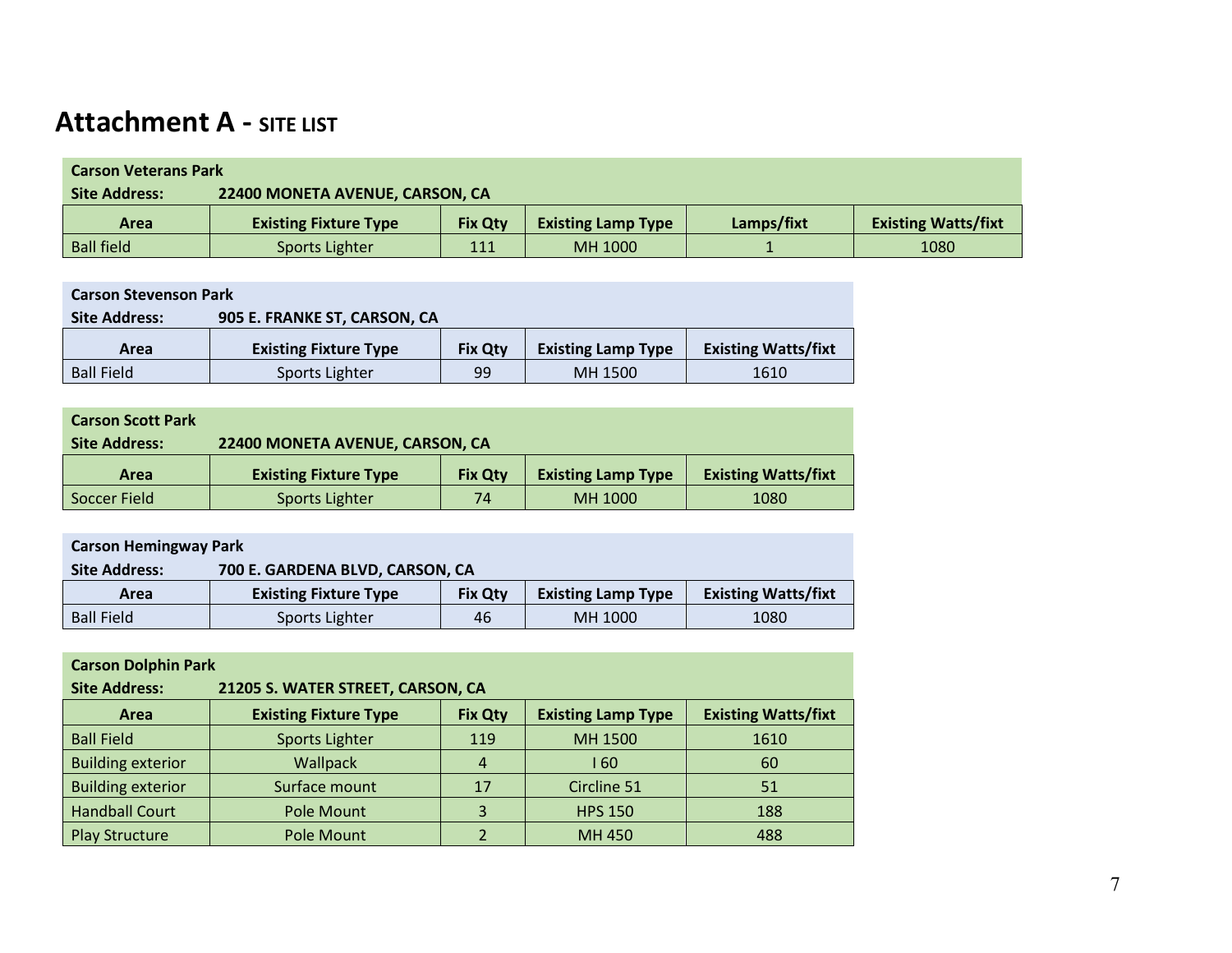| <b>Carson Del Amo Park</b>                              |                              |                |                           |                            |  |  |  |
|---------------------------------------------------------|------------------------------|----------------|---------------------------|----------------------------|--|--|--|
| 700 E. GARDENA BLVD, CARSON, CA<br><b>Site Address:</b> |                              |                |                           |                            |  |  |  |
| Area                                                    | <b>Existing Fixture Type</b> | <b>Fix Otv</b> | <b>Existing Lamp Type</b> | <b>Existing Watts/fixt</b> |  |  |  |
| <b>Ball Field</b>                                       | Sports Lighter               | 96             | MH 1000                   | 1080                       |  |  |  |

| <b>Carson Carriage Crest Park</b> |                                   |                |                           |                            |  |  |  |
|-----------------------------------|-----------------------------------|----------------|---------------------------|----------------------------|--|--|--|
| <b>Site Address:</b>              | 23800 FIGUEROA STREET, CARSON, CA |                |                           |                            |  |  |  |
| Area                              | <b>Existing Fixture Type</b>      | <b>Fix Otv</b> | <b>Existing Lamp Type</b> | <b>Existing Watts/fixt</b> |  |  |  |
| <b>Ball Field</b>                 | Sports Lighter                    | 42             | MH 1000                   | 1080                       |  |  |  |

| <b>Carson Calas Park</b> |                                  |                |                           |                            |
|--------------------------|----------------------------------|----------------|---------------------------|----------------------------|
| <b>Site Address:</b>     | 1000 E. 220TH STREET, CARSON, CA |                |                           |                            |
| Area                     | <b>Existing Fixture Type</b>     | <b>Fix Qty</b> | <b>Existing Lamp Type</b> | <b>Existing Watts/fixt</b> |
| <b>Ball Field</b>        | Sports Lighter                   | 75             | <b>HPS 1000</b>           | 1100                       |

| <b>El Segundo Library</b> |                                      |                |                           |                            |
|---------------------------|--------------------------------------|----------------|---------------------------|----------------------------|
| <b>Site Address:</b>      | 111 W MARIPOSA AVE, EL SEGUNDO 90245 |                |                           |                            |
| Area                      | <b>Existing Fixture Type</b>         | <b>Fix Otv</b> | <b>Existing Lamp Type</b> | <b>Existing Watts/fixt</b> |
| building exterior         | surface mount canopy                 |                | MH 250                    | 295                        |

# **El Segundo Civic Center**

| <b>Site Address:</b> | 350 MAIN ST, EL SEGUNDO 90245 |                |                           |                            |
|----------------------|-------------------------------|----------------|---------------------------|----------------------------|
| Area                 | <b>Existing Fixture Type</b>  | <b>Fix Qty</b> | <b>Existing Lamp Type</b> | <b>Existing Watts/fixt</b> |
| city hall            | wallpacks                     | 6              | MH 100                    | 128                        |
| city hall            | floods                        | $\overline{4}$ | MH 1000                   | 1080                       |
| city hall            | floods                        | 3              | <b>HAL 400</b>            | 400                        |
| city hall            | floods                        | 2              | MH 150                    | 190                        |
| city hall            | bollards                      | 10             | MH 175                    | 215                        |
| police department    | wallpacks                     | 3              | MH 100                    | 128                        |
| police department    | exterior screw-in             | 24             | <b>HPS 100</b>            | 138                        |
| fire department      | shoebox                       | 3              | MH 250                    | 295                        |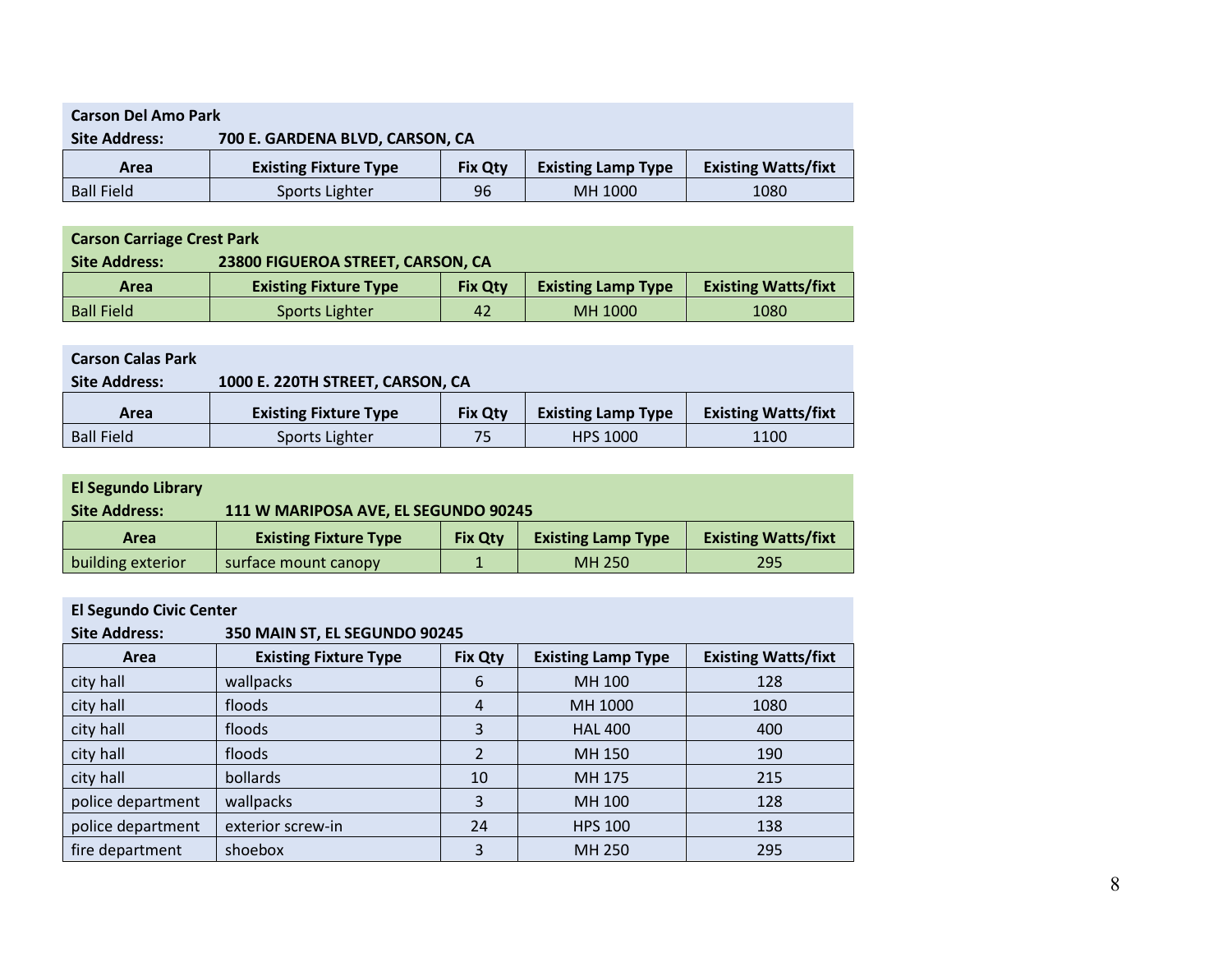| <b>El Segundo Teen Center</b> |                                                                                                           |   |                |      |  |
|-------------------------------|-----------------------------------------------------------------------------------------------------------|---|----------------|------|--|
| <b>Site Address:</b>          | 401 E GRAND AVE, EL SEGUNDO 90245                                                                         |   |                |      |  |
| Area                          | <b>Existing Watts/fixt</b><br><b>Existing Fixture Type</b><br><b>Existing Lamp Type</b><br><b>Fix Qty</b> |   |                |      |  |
| skate park                    | shoebox                                                                                                   | 6 | MH 1000        | 1080 |  |
| skate park                    | floods                                                                                                    | 3 | <b>HPS 150</b> | 188  |  |
| building exterior             | surface mount canopy                                                                                      |   | MH 175         | 215  |  |
| building exterior             | wall mount                                                                                                | 3 | MH 250         | 295  |  |
| <b>Building exterior</b>      | wallpack                                                                                                  |   | MH 100         | 128  |  |

#### **El Segundo Hilton Park**

## **Site Address: 301 MARYLAND ST, EL SEGUNDO 90245**

| Area              | <b>Existing Fixture Type</b> | <b>Fix Qty</b> | <b>Existing Lamp Type</b> | <b>Existing Watts/fixt</b> |
|-------------------|------------------------------|----------------|---------------------------|----------------------------|
| park area         | post-top                     |                | MH 175                    | 215                        |
| building exterior | flood                        |                | <b>HAL 75</b>             |                            |

# **El Segundo Recreation Park**

# **Site Address: 335 SHELDON ST, EL SEGUNDO 90245**

| Area              | <b>Existing Fixture Type</b> | <b>Fix Qty</b> | <b>Existing Lamp Type</b> | <b>Existing Watts/fixt</b> |
|-------------------|------------------------------|----------------|---------------------------|----------------------------|
| rec building      | surface mount canopy         | 12             | <b>MH 150</b>             | 190                        |
| rec building      | wallpack                     | $\mathbf{1}$   | MH 150                    | 190                        |
| ball field        | sports lighters              | 86             | MH 1000                   | 1080                       |
| parking lot       | floods                       | $\overline{4}$ | <b>MH 400</b>             | 495                        |
| indoor soccer     | sports lighters              | 13             | MH 1000                   | 1080                       |
| basketball court  | sports lighters              | 6              | MH 1000                   | 1080                       |
| tennis court      | sports lighters              | 19             | MH 1000                   | 1080                       |
| volleyball courts | shoebox                      | 8              | MH 1000                   | 1080                       |
| hand ball courts  | sports lighters              | $\overline{2}$ | MH 1000                   | 1080                       |
| lawn bowling      | sports lighters              | 6              | MH 1000                   | 1080                       |
| Joslyn center     | wallpack                     | 1              | <b>MH 150</b>             | 190                        |
| maintenance area  | wallpack                     | $\mathbf{1}$   | MH 150                    | 190                        |
| outreach office   | surface mount canopy         | $\mathbf{1}$   | <b>MH 100</b>             | 128                        |
| park area         | post-top                     | 3              | MH 175                    | 215                        |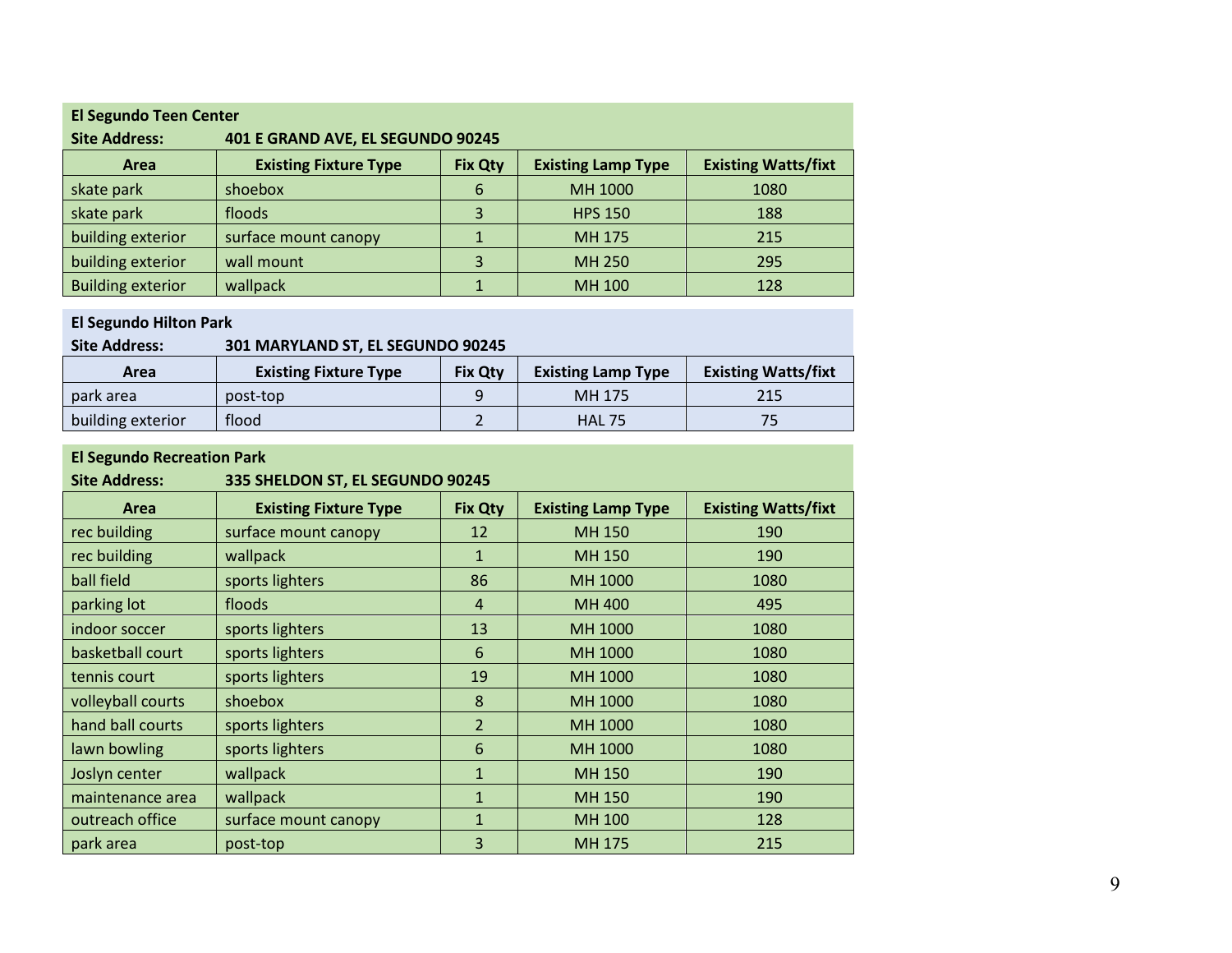| <b>Gardena Rowley Park</b>                                 |                                                                                                           |    |                |      |  |
|------------------------------------------------------------|-----------------------------------------------------------------------------------------------------------|----|----------------|------|--|
| 13220 VAN NESS AVENUE, GARDENA, CA<br><b>Site Address:</b> |                                                                                                           |    |                |      |  |
| Area                                                       | <b>Existing Watts/fixt</b><br><b>Existing Fixture Type</b><br><b>Fix Qty</b><br><b>Existing Lamp Type</b> |    |                |      |  |
| Gym Building Front Door Exterior                           | Wallpack                                                                                                  | 2  | <b>100W MH</b> | 138  |  |
| <b>Gym Building Exterior</b>                               | Wallpack                                                                                                  | 4  | <b>250W MH</b> | 295  |  |
| <b>Gym Building Exterior</b>                               | <b>Flood</b>                                                                                              | 6  | 1000W HPS      | 1080 |  |
| <b>Basketball Courts</b>                                   | Flood                                                                                                     | 10 | 1000W MH       | 1080 |  |
| <b>Tennis Courts</b>                                       | <b>Flood</b>                                                                                              | 24 | 1000W MH       | 1080 |  |
| Path Lighting                                              | Post-top                                                                                                  | 23 | <b>175W MV</b> | 205  |  |
| Bench Area                                                 | Surface mount canopy                                                                                      | 2  | <b>150W MH</b> | 190  |  |
| <b>Ball Field</b>                                          | Flood                                                                                                     | 89 | 1500W MH       | 1610 |  |
| <b>Ball Field</b>                                          | Flood                                                                                                     | 14 | 1000W MH       | 1080 |  |
| <b>Concession Stand Exterior</b>                           | Recessed                                                                                                  | 8  | <b>150W MH</b> | 190  |  |
| Parking Lot                                                | Cobrahead                                                                                                 | 4  | 400W HPS       | 465  |  |

|  | Gardena Mas Fukai Park |  |  |
|--|------------------------|--|--|
|--|------------------------|--|--|

| <b>Site Address:</b>        | 15800 BRIGHTON AVE, GARDENA, CA                                                                           |    |                 |      |  |
|-----------------------------|-----------------------------------------------------------------------------------------------------------|----|-----------------|------|--|
| Area                        | <b>Existing Watts/fixt</b><br><b>Existing Fixture Type</b><br><b>Fix Qty</b><br><b>Existing Lamp Type</b> |    |                 |      |  |
| Park Office Interior        | Pendant mount T8 2L 8-foot                                                                                | 11 | <b>T8 60W</b>   | 110  |  |
| <b>Park Office Exterior</b> | Screw-in                                                                                                  | 20 | 13W CFL         | 13   |  |
| <b>Park Office Exterior</b> | Screw-in                                                                                                  | 3  | 60W Incan       | 60   |  |
| Playground                  | Flood                                                                                                     |    | <b>400W MH</b>  | 458  |  |
| <b>Basket Ball Courts</b>   | Flood                                                                                                     | 5  | <b>1000W MH</b> | 1080 |  |
| <b>Ball Field</b>           | Flood                                                                                                     | 68 | 1000W MH        | 1080 |  |
| Restrooms                   | Wallpack                                                                                                  | 4  | <b>150W MH</b>  | 190  |  |

| <b>Hawthorne City Yard</b> |                                                                                                           |    |        |     |  |
|----------------------------|-----------------------------------------------------------------------------------------------------------|----|--------|-----|--|
| <b>Site Address:</b>       | 12500 EUCALYPTUS AVE, HAWTHORNE 90250                                                                     |    |        |     |  |
| Area                       | <b>Existing Watts/fixt</b><br><b>Existing Lamp Type</b><br><b>Existing Fixture Type</b><br><b>Fix Qty</b> |    |        |     |  |
| <b>Building exterior</b>   | wallpack                                                                                                  | 12 | MH 250 | 295 |  |
| <b>Fueling Station</b>     | surface mount canopy                                                                                      |    | MH 400 | 458 |  |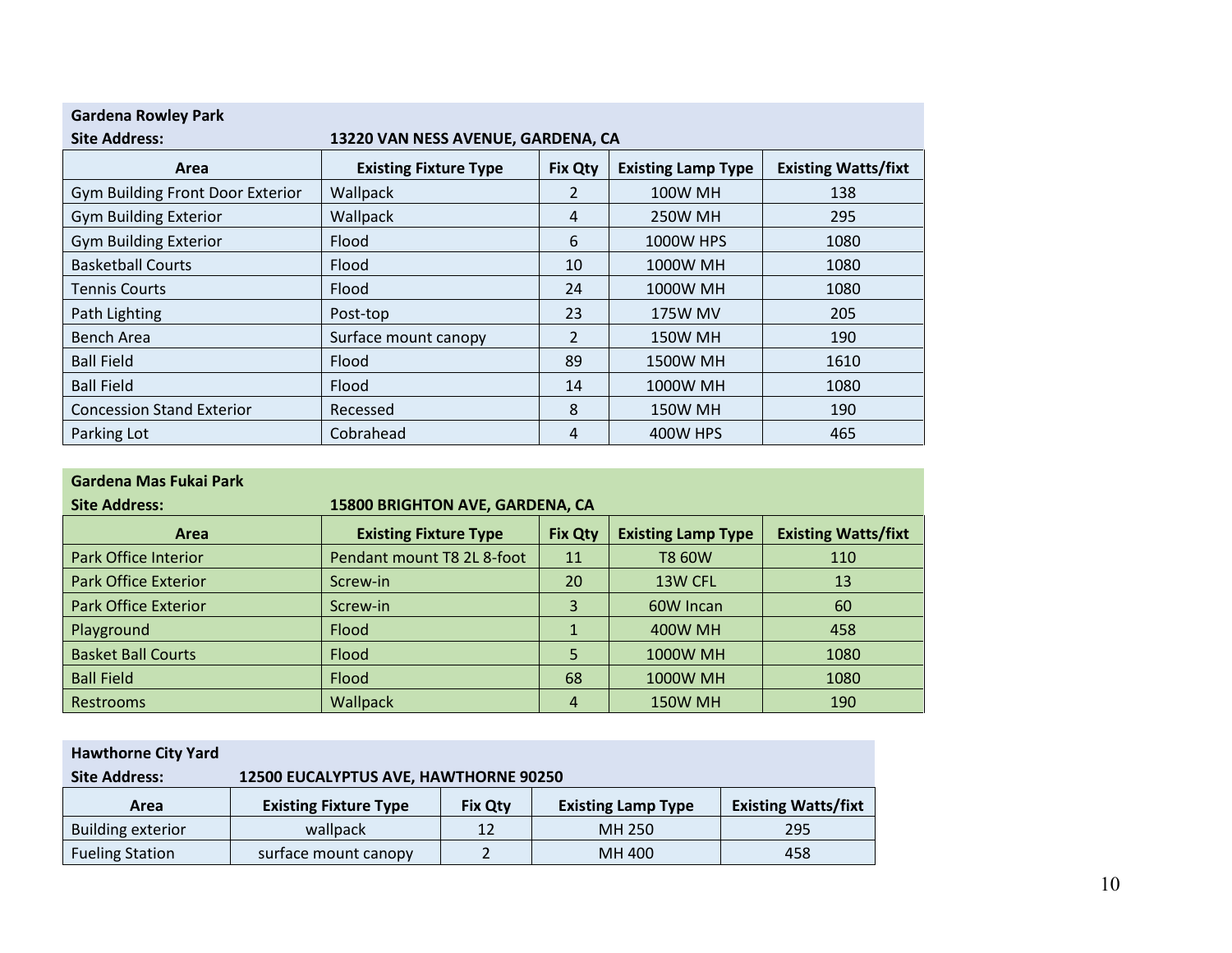| <b>Hawthorne Memorial Park</b> |                                                                                                           |    |         |      |  |
|--------------------------------|-----------------------------------------------------------------------------------------------------------|----|---------|------|--|
| <b>Site Address:</b>           | 3901 W EL SEGUNDO BLVD, HAWTHORNE 90250                                                                   |    |         |      |  |
| <b>Area</b>                    | <b>Existing Watts/fixt</b><br><b>Existing Fixture Type</b><br><b>Existing Lamp Type</b><br><b>Fix Qty</b> |    |         |      |  |
| <b>Building exterior</b>       | wallpack                                                                                                  |    | MH 100  | 128  |  |
| <b>Building exterior</b>       | wallpack                                                                                                  |    | MH 250  | 295  |  |
| Soccer field                   | shoebox                                                                                                   | 26 | MH 1000 | 1080 |  |

| <b>Hawthorne Thrope Park</b> |                              |                |                           |                            |
|------------------------------|------------------------------|----------------|---------------------------|----------------------------|
| <b>Site Address:</b>         | 14100 PRAIRIE AVE, HAWTHORNE |                |                           |                            |
| Area                         | <b>Existing Fixture Type</b> | <b>Fix Qty</b> | <b>Existing Lamp Type</b> | <b>Existing Watts/fixt</b> |
| <b>Building exterior</b>     | wallpacks                    |                | MH 250                    | 295                        |
| <b>Ball field</b>            | sports lighters              | 68             | MH 1500                   | 1610                       |
| Soccer field                 | shoebox                      | 16             | MH 1000                   | 1080                       |

| <b>Hawthorne Holly Park</b> |                              |                |                           |                            |
|-----------------------------|------------------------------|----------------|---------------------------|----------------------------|
| <b>Site Address:</b>        | 2055 W 120TH ST, HAWTHORNE   |                |                           |                            |
| Area                        | <b>Existing Fixture Type</b> | <b>Fix Qty</b> | <b>Existing Lamp Type</b> | <b>Existing Watts/fixt</b> |
| <b>Ball field</b>           | sports lighters              | 74             | MH 1000                   | 1080                       |
| <b>Tennis courts</b>        | pole top                     | 16             | MH 1000                   | 1080                       |
| <b>Basketball court</b>     | pole top                     | 8              | MH 1000                   | 1080                       |
| <b>Building exterior</b>    | flood                        |                | MH 175                    | 215                        |
| <b>Building exterior</b>    | wallpacks                    | $\overline{a}$ | MH 250                    | 295                        |
| Parking lot                 | shoebox                      | 3              | MH 400                    | 456                        |

| <b>Inglewood Darby Park</b> |                                    |                |                           |                            |  |
|-----------------------------|------------------------------------|----------------|---------------------------|----------------------------|--|
| <b>Site Address:</b>        | ARBOR VW/O 11 AVE, INGLEWOOD 90305 |                |                           |                            |  |
| Area                        | <b>Existing Fixture Type</b>       | <b>Fix Qty</b> | <b>Existing Lamp Type</b> | <b>Existing Watts/fixt</b> |  |
| <b>Rec Building</b>         | floods                             | 8              | MH 100                    | 128                        |  |
| <b>Ball Field</b>           | sports lighters                    | 24             | MH 1000                   | 1080                       |  |
| <b>Tennis Courts</b>        | floods                             | 12             | MH 1000                   | 1080                       |  |
| Restroom                    | wallpacks                          | 3              | MH 150                    | 190                        |  |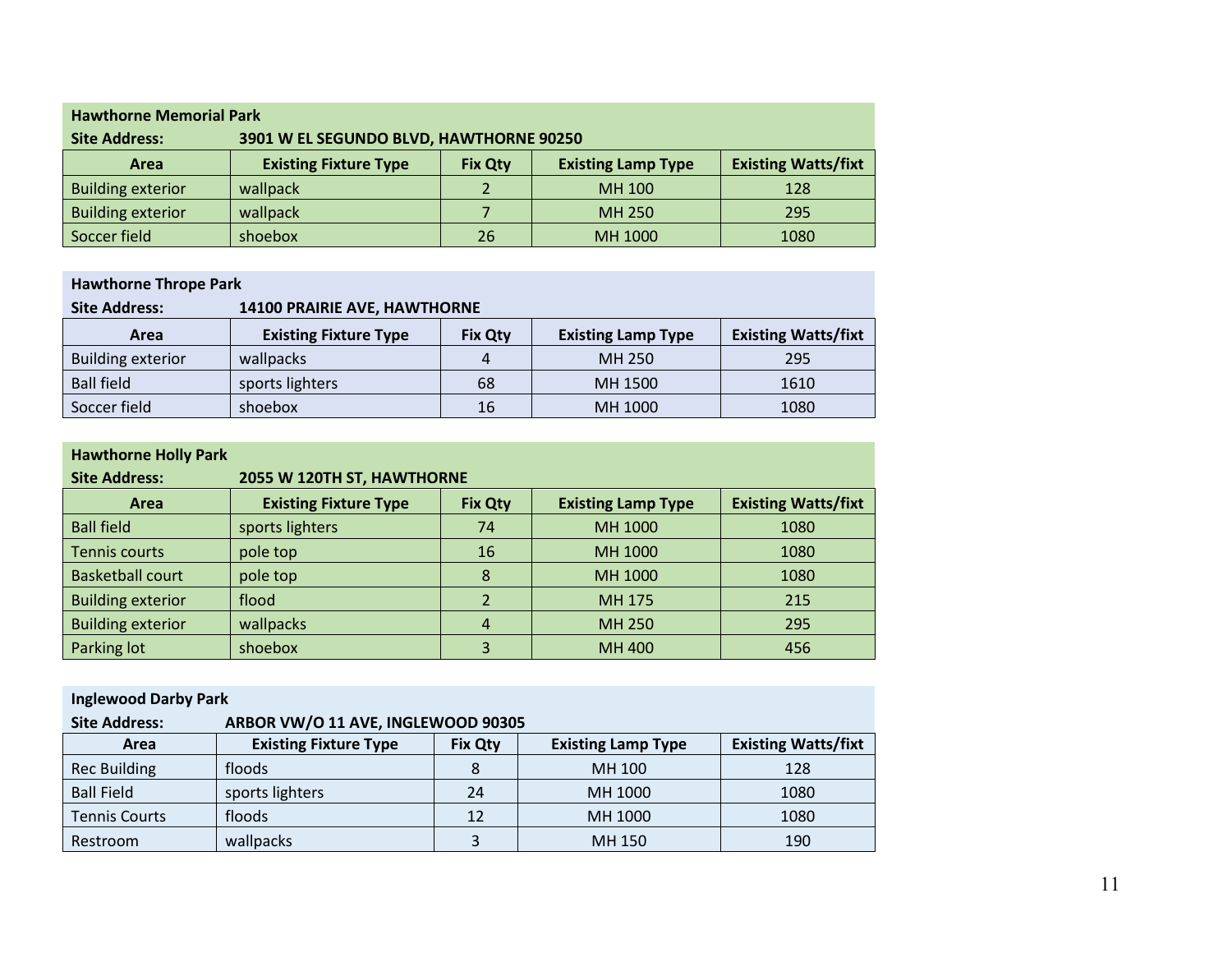| <b>Inglewood Water Treatment</b> |                                                                                                           |    |         |      |
|----------------------------------|-----------------------------------------------------------------------------------------------------------|----|---------|------|
| <b>Site Address:</b>             | 300 W BEACH AVE, INGLEWOOD 90302                                                                          |    |         |      |
| Area                             | <b>Existing Watts/fixt</b><br><b>Existing Fixture Type</b><br><b>Existing Lamp Type</b><br><b>Fix Qty</b> |    |         |      |
| treatment area                   | shoebox                                                                                                   | 28 | MH 1000 | 1080 |
| treatment area                   | shoebox                                                                                                   |    | MH 400  | 458  |
| building exterior                | floods                                                                                                    |    | MH 400  | 458  |

# **Inglewood Rogers Park**

| <b>Site Address:</b> | 400 W BEACH AVE, INGLEWOOD 90302 |                |                           |                            |
|----------------------|----------------------------------|----------------|---------------------------|----------------------------|
| Area                 | <b>Existing Fixture Type</b>     | <b>Fix Qty</b> | <b>Existing Lamp Type</b> | <b>Existing Watts/fixt</b> |
| rec building         | wallpacks                        | 8              | MH 175                    | 215                        |
| rec building         | surface mount canopy             | 11             | MH 100                    | 128                        |
| rec building         | wallpacks                        | 9              | MH 250                    | 290                        |
| park area            | post-tops                        | $\mathfrak z$  | MH 175                    | 215                        |
| ball field           | sports lighters                  | 62             | MH 1500                   | 1610                       |
| ball field           | floods                           |                | MH 175                    | 215                        |
| tennis courts        | flood                            | 13             | MH 1000                   | 1080                       |

# **Inglewood Civic Center**

| <b>Site Address:</b><br>1 W MANCHESTER BLVD, INGLEWOOD 90301 |                                                                                                           |    |        |     |  |  |
|--------------------------------------------------------------|-----------------------------------------------------------------------------------------------------------|----|--------|-----|--|--|
| Area                                                         | <b>Existing Watts/fixt</b><br><b>Existing Fixture Type</b><br><b>Existing Lamp Type</b><br><b>Fix Qty</b> |    |        |     |  |  |
| pathway                                                      | post-top                                                                                                  | 59 | MH 250 | 295 |  |  |
| library                                                      | wallpack                                                                                                  |    | MH 250 | 295 |  |  |
| library                                                      | wallpack                                                                                                  | 6  | MH 150 | 190 |  |  |
| police department                                            | wallpack                                                                                                  | 8  | MH 150 | 190 |  |  |
| police department                                            | floods                                                                                                    |    | MH 400 | 458 |  |  |
| police department                                            | bollards                                                                                                  |    | MH 175 | 215 |  |  |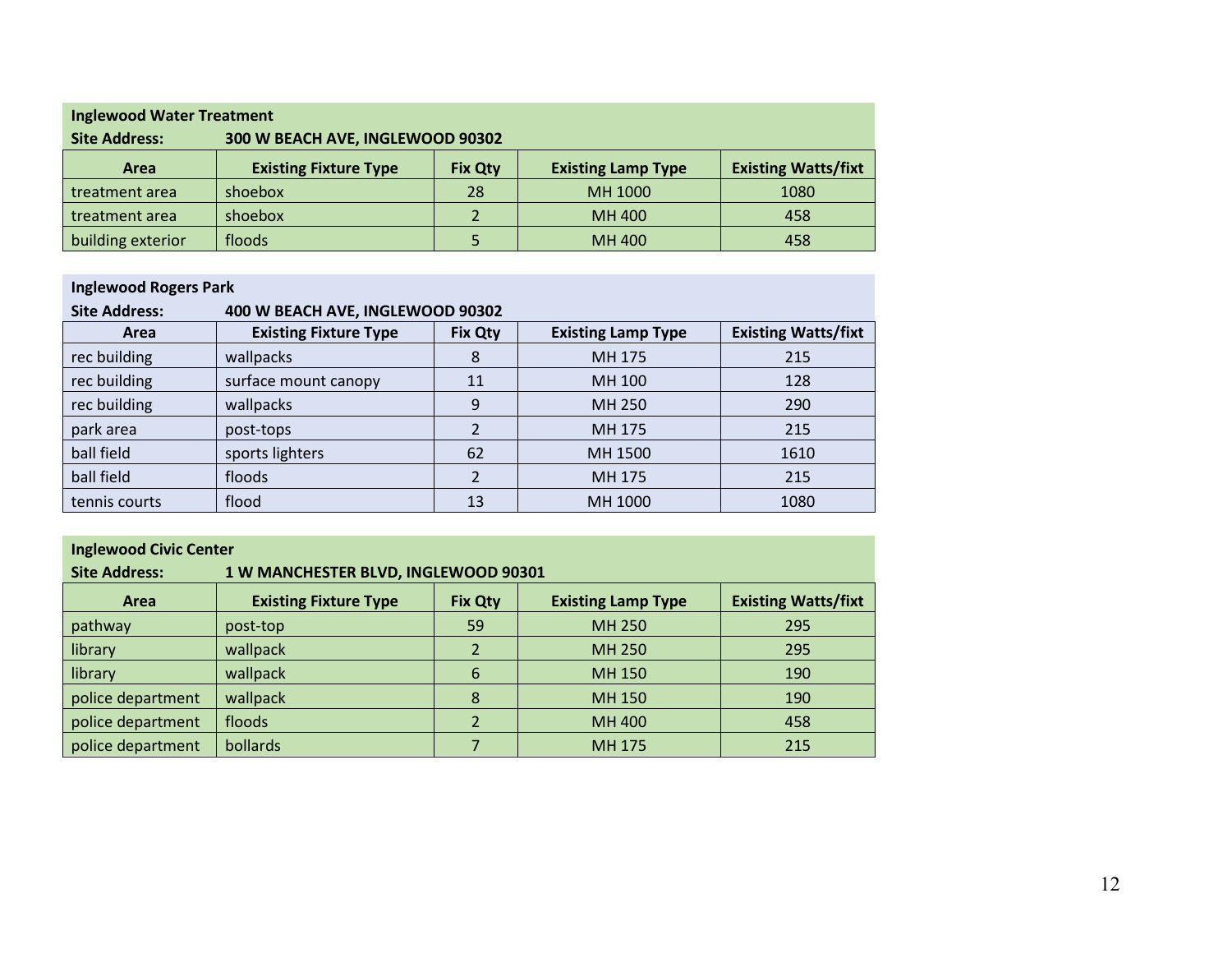| <b>Manhattan Beach Village Park</b>                         |                              |                |                           |                            |
|-------------------------------------------------------------|------------------------------|----------------|---------------------------|----------------------------|
| 1212 PARK VIEW, MANHATTAN BEACH, CA<br><b>Site Address:</b> |                              |                |                           |                            |
| Area                                                        | <b>Existing Fixture Type</b> | <b>Fix Qty</b> | <b>Existing Lamp Type</b> | <b>Existing Watts/fixt</b> |
| Soccer Field                                                | Sports Lighter               | 28             | MH 1500                   | 1610                       |
| Park Area                                                   | Shoebox                      | 4              | MH 100                    | 128                        |

# **Manhattan Beach Sports Complex**

| <b>Site Address:</b>     | 1801 MARINE AVE, MANHATTAN BEACH, CA                                                                      |    |               |      |  |  |
|--------------------------|-----------------------------------------------------------------------------------------------------------|----|---------------|------|--|--|
| <b>Area</b>              | <b>Existing Watts/fixt</b><br><b>Existing Fixture Type</b><br><b>Existing Lamp Type</b><br><b>Fix Qty</b> |    |               |      |  |  |
| Field 1                  | Sports Lighter                                                                                            | 73 | MH 1500       | 1610 |  |  |
| Field 2                  | Sports Lighter                                                                                            | 24 | MH 1500       | 1610 |  |  |
| <b>Building exterior</b> | <b>Wallpack</b>                                                                                           | 20 | <b>CFL 42</b> | 42   |  |  |
| <b>Building exterior</b> | Surface mount canopy                                                                                      | 34 | <b>CFL 42</b> | 42   |  |  |

| <b>Manhattan Beach Marine Ave Park</b> |                                       |                |                           |                            |
|----------------------------------------|---------------------------------------|----------------|---------------------------|----------------------------|
| <b>Site Address:</b>                   | 1625 MARINE, AVE, MANHATTAN BEACH, CA |                |                           |                            |
| Area                                   | <b>Existing Fixture Type</b>          | <b>Fix Qty</b> | <b>Existing Lamp Type</b> | <b>Existing Watts/fixt</b> |
| Soccer Field                           | Sports Lighter                        | 20             | MH 1500                   | 1610                       |
| <b>Baseball Field</b>                  | Sports Lighter                        | 49             | MH 1500                   | 1610                       |
| <b>Concenssion Building</b>            | Wallpack                              |                | MH 150                    | 190                        |
| Office                                 | <b>Building exterior</b>              | 16             | <b>HPS 100</b>            | 138                        |

| <b>Manhattan Beach Heights Park</b> |                                                |                |                           |                            |
|-------------------------------------|------------------------------------------------|----------------|---------------------------|----------------------------|
| <b>Site Address:</b>                | 1600 MANHATTAN BEACH BLVD, MANHATTAN BEACH, CA |                |                           |                            |
| Area                                | <b>Existing Fixture Type</b>                   | <b>Fix Qty</b> | <b>Existing Lamp Type</b> | <b>Existing Watts/fixt</b> |
| <b>Ball Field</b>                   | Sports Lighter                                 | 16             | MH 1500                   | 1610                       |

| <b>Manhattan Beach Joslyn Center</b> |                                       |                |                           |                            |
|--------------------------------------|---------------------------------------|----------------|---------------------------|----------------------------|
| <b>Site Address:</b>                 | 1601 N VALLEY DR, MANHATTAN BEACH, CA |                |                           |                            |
| Area                                 | <b>Existing Fixture Type</b>          | <b>Fix Qty</b> | <b>Existing Lamp Type</b> | <b>Existing Watts/fixt</b> |
| <b>Ball Field</b>                    | Sports Lighter                        | 24             | MH 1500                   | 1610                       |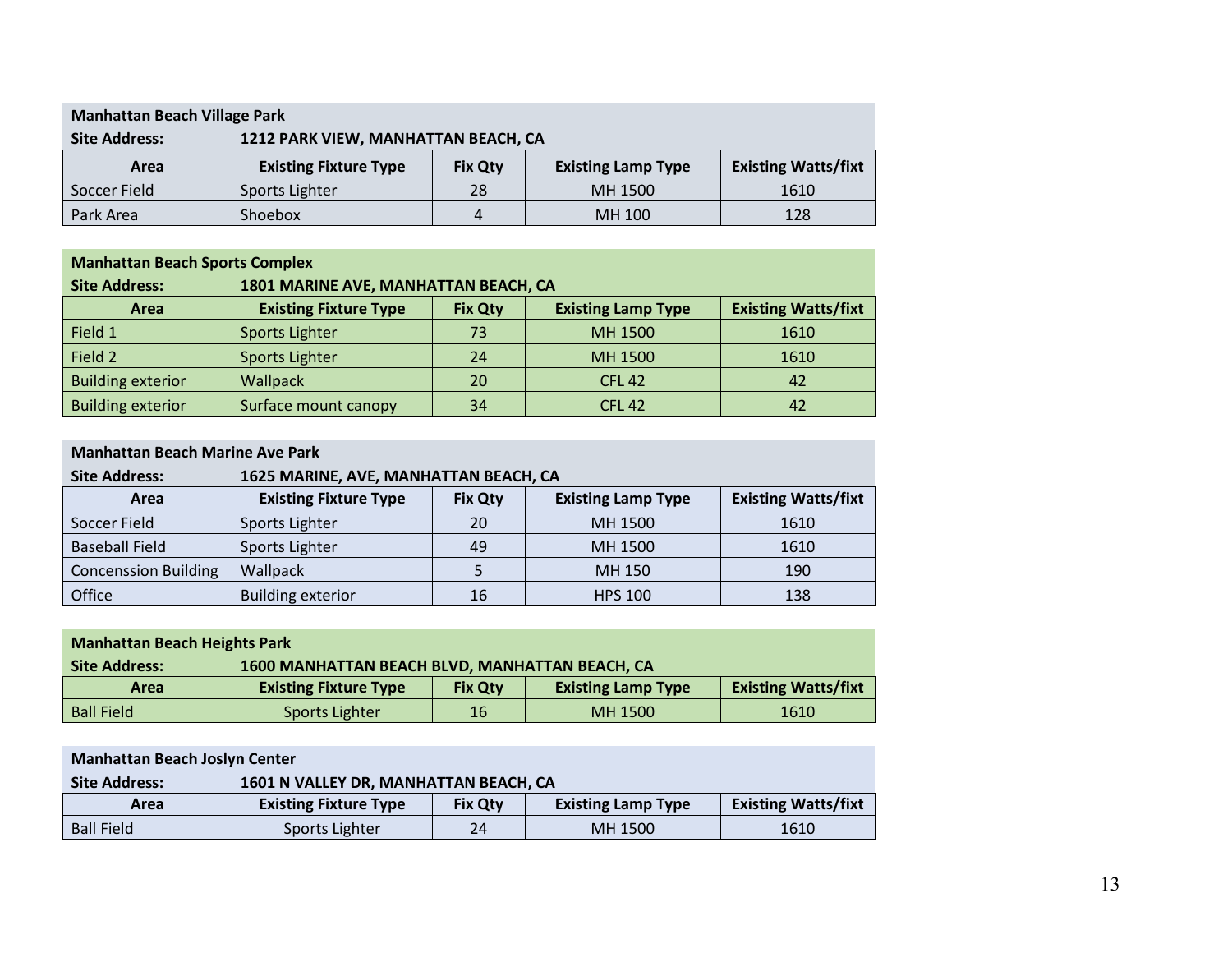| <b>Manhattan Beach Live Oak Park</b>                          |                              |                |                           |                            |
|---------------------------------------------------------------|------------------------------|----------------|---------------------------|----------------------------|
| 1901 N VALLEY DR, MANHATTAN BEACH, CA<br><b>Site Address:</b> |                              |                |                           |                            |
| Area                                                          | <b>Existing Fixture Type</b> | <b>Fix Qty</b> | <b>Existing Lamp Type</b> | <b>Existing Watts/fixt</b> |
| Large Ball Field                                              | Sports Lighter               | 44             | MH 1500                   | 1610                       |

| <b>RB Veterans Park</b> |                                  |                |                           |                            |
|-------------------------|----------------------------------|----------------|---------------------------|----------------------------|
| <b>Site Address:</b>    | 305 ESPLANADE, REDONDO BEACH, CA |                |                           |                            |
| Area                    | <b>Existing Fixture Type</b>     | <b>Fix Qty</b> | <b>Existing Lamp Type</b> | <b>Existing Watts/fixt</b> |
| park area               | decorative pole mount            | 15             | <b>HPS 150</b>            | 188                        |

| <b>RB Aviation Park</b> |                                          |                |                           |                            |
|-------------------------|------------------------------------------|----------------|---------------------------|----------------------------|
| <b>Site Address:</b>    | 1935 MANHATTAN BEACH BLVD, REDONDO BEACH |                |                           |                            |
| Area                    | <b>Existing Fixture Type</b>             | <b>Fix Qty</b> | <b>Existing Lamp Type</b> | <b>Existing Watts/fixt</b> |
| Parking lot             | decorative pole mount                    |                | MH 175                    | 215                        |
| <b>Showers</b>          | wallpack                                 |                | MH 250                    | 295                        |
| Gym building            | flood                                    |                | MH 100                    | 128                        |
| Soccer field            | sports lighters                          | 28             | MH 1500                   | 1610                       |

| <b>RB Performing Arts Center</b> |                                          |                |                           |                            |
|----------------------------------|------------------------------------------|----------------|---------------------------|----------------------------|
| <b>Site Address:</b>             | 1935 MANHATTAN BEACH BLVD, REDONDO BEACH |                |                           |                            |
| Area                             | <b>Existing Fixture Type</b>             | <b>Fix Qty</b> | <b>Existing Lamp Type</b> | <b>Existing Watts/fixt</b> |
| Parking Lot                      | Round pole mounted                       | 31             | MH 1000                   | 1080                       |
| <b>Building Exterior</b>         | <b>Flood</b>                             | 11             | MH 250                    | 295                        |

| <b>RB Hopkins Wilderness</b> |                                                         |                              |                |                           |                            |
|------------------------------|---------------------------------------------------------|------------------------------|----------------|---------------------------|----------------------------|
|                              | 1030 CAMINO REAL, REDONDO BEACH<br><b>Site Address:</b> |                              |                |                           |                            |
|                              | Area                                                    | <b>Existing Fixture Type</b> | <b>Fix Qty</b> | <b>Existing Lamp Type</b> | <b>Existing Watts/fixt</b> |
|                              | Pathway                                                 | Post-top                     |                | <b>HPS 200</b>            | 250                        |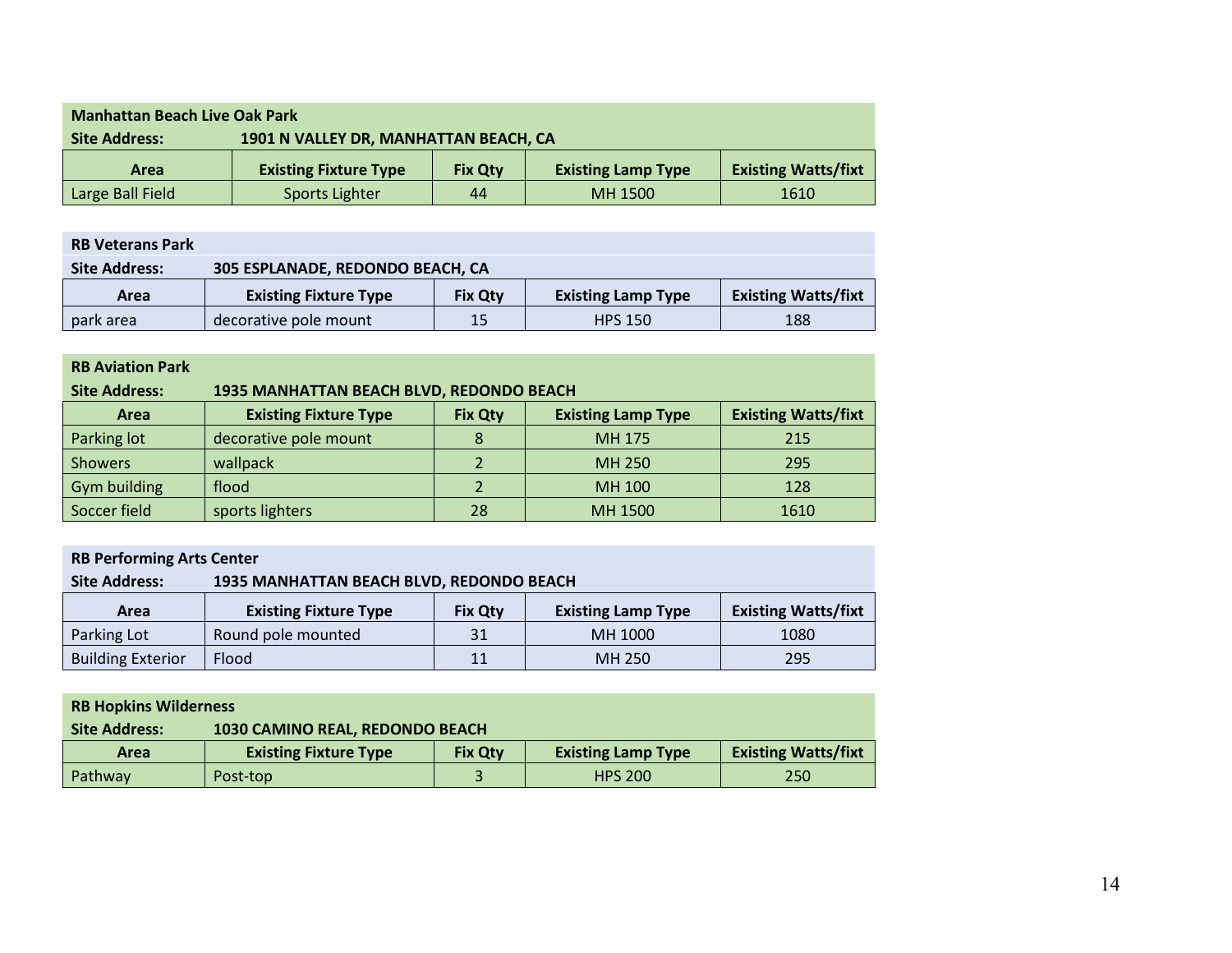| <b>Torrance Sea-Aire</b> |                               |                |                           |                            |
|--------------------------|-------------------------------|----------------|---------------------------|----------------------------|
| <b>Site Address:</b>     | 22730 LUPINE DR, TORRANCE, CA |                |                           |                            |
| Area                     | <b>Existing Fixture Type</b>  | <b>Fix Qty</b> | <b>Existing Lamp Type</b> | <b>Existing Watts/fixt</b> |
| Golf building            | <b>Wallpacks</b>              |                | MH 70                     | 95                         |
| Park area                | Flood                         |                | <b>HPS 400</b>            | 465                        |

| <b>Torrance El Retiro Park</b> |                                         |                |                           |                            |  |
|--------------------------------|-----------------------------------------|----------------|---------------------------|----------------------------|--|
| <b>Site Address:</b>           | 126 VISTA DEL PARQUE, REDONDO BEACH, CA |                |                           |                            |  |
| Area                           | <b>Existing Fixture Type</b>            | <b>Fix Qty</b> | <b>Existing Lamp Type</b> | <b>Existing Watts/fixt</b> |  |
| Parking lot                    | Flood                                   | 8              | <b>MH 400</b>             | 490                        |  |
| Pathway                        | Pumpkin head                            |                | <b>HPS 200</b>            | 250                        |  |
| Tennis court                   | Flood                                   | 12             | <b>MH 400</b>             | 490                        |  |
| <b>Building exterior</b>       | <b>Wallpacks</b>                        | 14             | MH 175                    | 215                        |  |
| <b>Building exterior</b>       | <b>Canopy Surface mount</b>             |                | MH 175                    | 215                        |  |
| Table area                     | <b>Wallpacks</b>                        |                | MH 175                    | 215                        |  |

| <b>Torrance Walteria Park</b>                         |                              |                |                           |                            |  |
|-------------------------------------------------------|------------------------------|----------------|---------------------------|----------------------------|--|
| 3815 W 242ND ST, TORRANCE, CA<br><b>Site Address:</b> |                              |                |                           |                            |  |
| Area                                                  | <b>Existing Fixture Type</b> | <b>Fix Qty</b> | <b>Existing Lamp Type</b> | <b>Existing Watts/fixt</b> |  |
| Rec building                                          | wallpack                     | 4              | MH 175                    | 215                        |  |
| Table area                                            | canopy surface mount         | 4              | MH 175                    | 215                        |  |
| <b>Ball field</b>                                     | Sports lighters              | 34             | MH 1000                   | 1080                       |  |
| <b>Ball field</b>                                     | flood                        | 4              | MH 400                    | 490                        |  |

| <b>Torrance Lago Seco Park</b> |                              |            |                           |                            |
|--------------------------------|------------------------------|------------|---------------------------|----------------------------|
| <b>Site Address:</b>           | 3920 W 235TH ST, TORRANCE    |            |                           |                            |
|                                |                              | <b>Fix</b> |                           |                            |
| <b>Area</b>                    | <b>Existing Fixture Type</b> | Qty        | <b>Existing Lamp Type</b> | <b>Existing Watts/fixt</b> |
| Restroom                       | wallpack                     |            | MH 175                    | 215                        |
| Restroom                       | wallpack                     | 2          | MH 250                    | 290                        |
| <b>Ball field</b>              | <b>Sports lighters</b>       | 32         | MH 1000                   | 1080                       |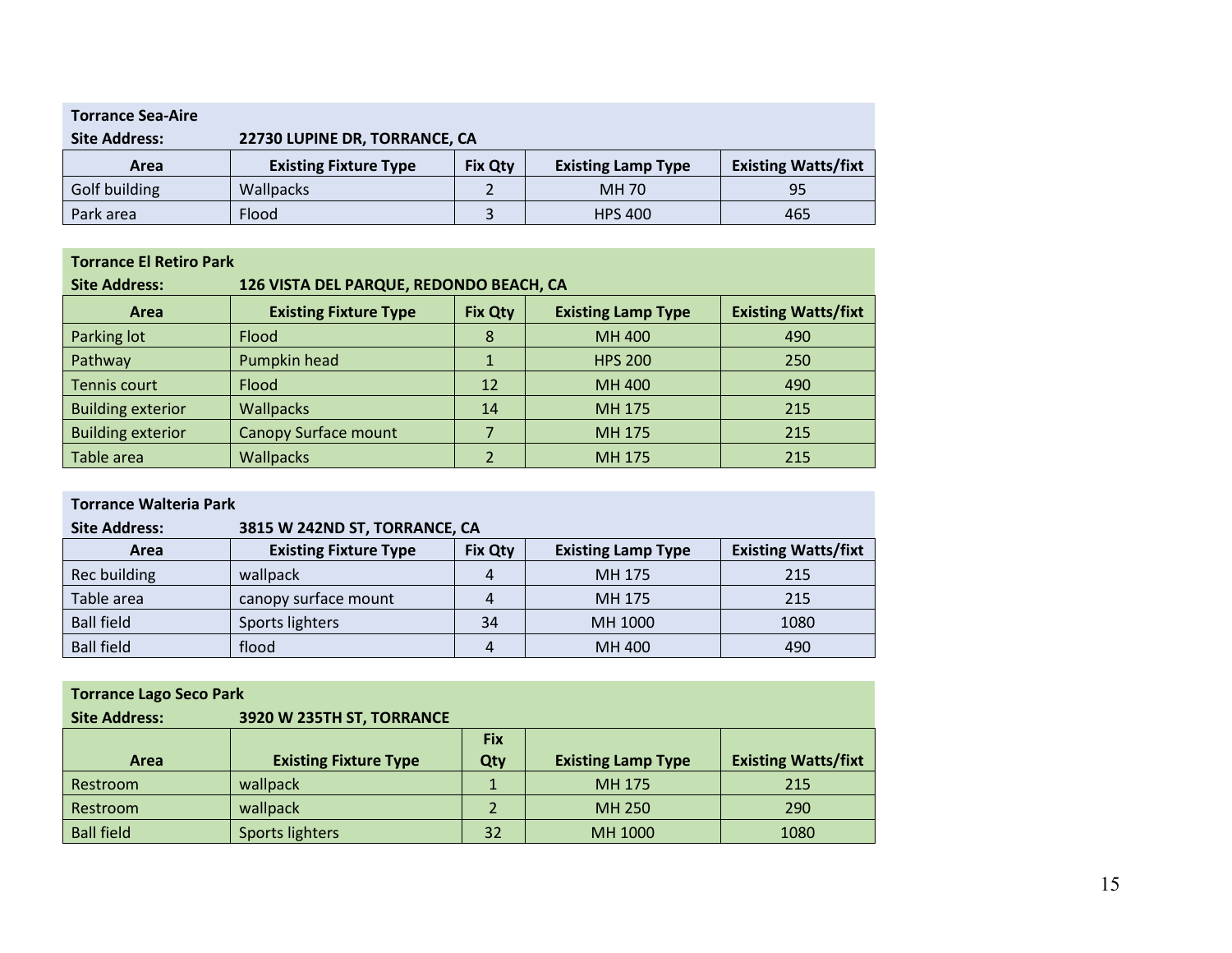| <b>Torrance Seaside Heroes</b>                       |                              |            |                           |                            |  |
|------------------------------------------------------|------------------------------|------------|---------------------------|----------------------------|--|
| 22851 ANZA AVE, TORRANCE, CA<br><b>Site Address:</b> |                              |            |                           |                            |  |
|                                                      |                              | <b>Fix</b> |                           |                            |  |
| Area                                                 | <b>Existing Fixture Type</b> | Qty        | <b>Existing Lamp Type</b> | <b>Existing Watts/fixt</b> |  |
| Pathway                                              | Decorative post-top          | 10         | MH 175                    | 215                        |  |

| <b>Torrance Discovery Park</b> |                               |     |                           |                            |  |
|--------------------------------|-------------------------------|-----|---------------------------|----------------------------|--|
| <b>Site Address:</b>           | 22526 OCEAN AVE, TORRANCE, CA |     |                           |                            |  |
|                                | <b>Fix</b>                    |     |                           |                            |  |
|                                |                               |     |                           |                            |  |
| <b>Area</b>                    | <b>Existing Fixture Type</b>  | Qty | <b>Existing Lamp Type</b> | <b>Existing Watts/fixt</b> |  |
| Pathway                        | Post-top                      | 6   | MH 175                    | 215                        |  |

| <b>Torrance Hickory Park</b> |                               |            |                           |                            |  |
|------------------------------|-------------------------------|------------|---------------------------|----------------------------|--|
| <b>Site Address:</b>         | 2851 W 232ND ST, TORRANCE, CA |            |                           |                            |  |
|                              |                               | <b>Fix</b> |                           |                            |  |
|                              |                               |            |                           |                            |  |
| Area                         | <b>Existing Fixture Type</b>  | Qty        | <b>Existing Lamp Type</b> | <b>Existing Watts/fixt</b> |  |
| Pathway                      | Post-top                      | 6          | MH 175                    | 215                        |  |

| <b>Torrance Sur La Brea</b> |                              |                |                           |                            |
|-----------------------------|------------------------------|----------------|---------------------------|----------------------------|
| <b>Site Address:</b>        | 1951 W 237TH ST, TORRANCE    |                |                           |                            |
|                             |                              | <b>Fix</b>     |                           |                            |
| Area                        | <b>Existing Fixture Type</b> | Qty            | <b>Existing Lamp Type</b> | <b>Existing Watts/fixt</b> |
| Pathway                     | Pumpkin heads                | 14             | <b>HPS 200</b>            | 250                        |
| <b>Basketball court</b>     | Flood                        | $\overline{4}$ | MH 400                    | 490                        |
| Tennis courts               | Flood                        | 18             | MH 400                    | 490                        |
| Restroom                    | <b>Wallpacks</b>             |                | MH 175                    | 215                        |
| Park area                   | Flood                        | 3              | MH 400                    | 490                        |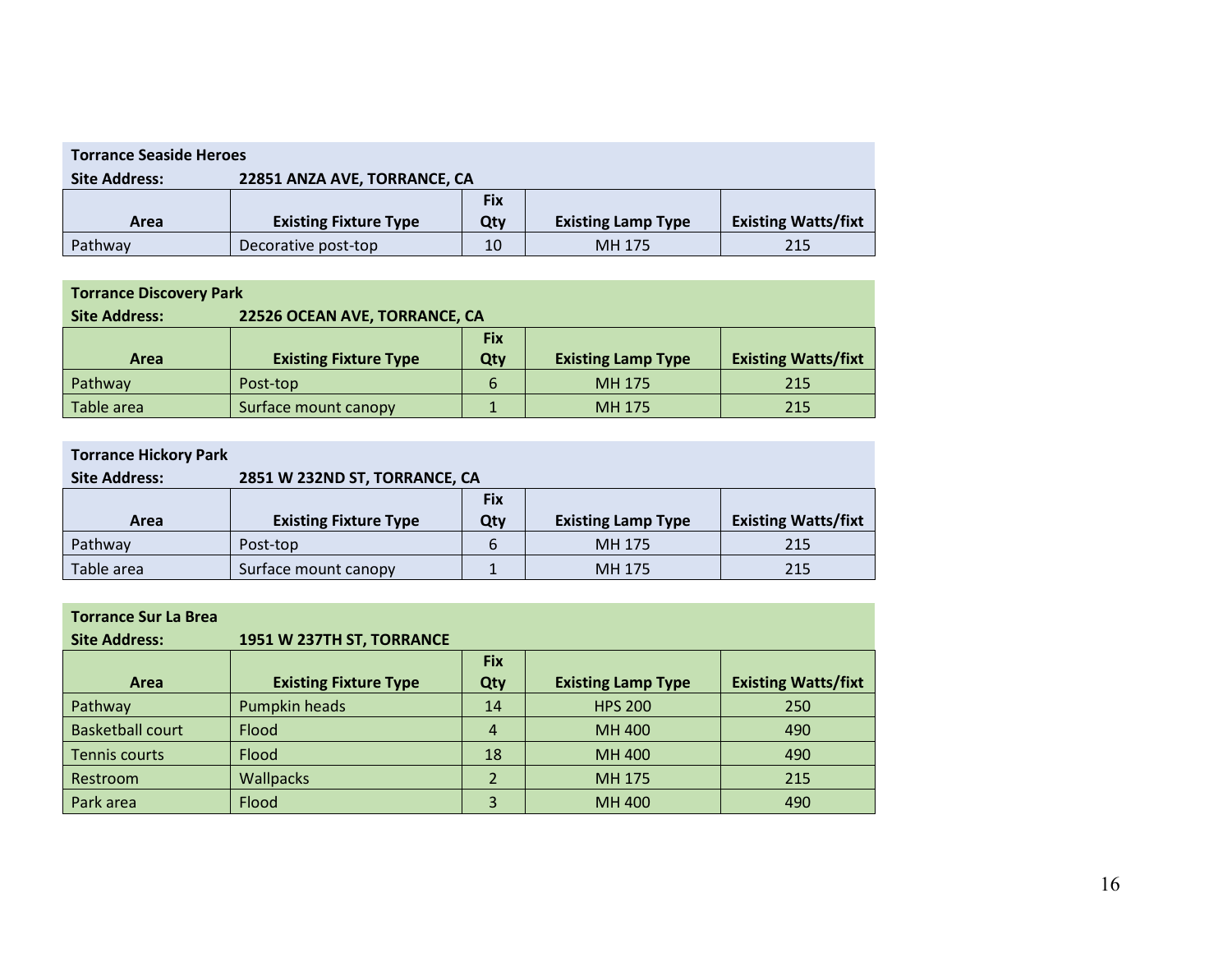| <b>Torrance Pueblo Park</b> |                              |            |                           |                            |
|-----------------------------|------------------------------|------------|---------------------------|----------------------------|
| <b>Site Address:</b>        | 2252 DEL AMO BLVD, TORRANCE  |            |                           |                            |
|                             |                              | <b>Fix</b> |                           |                            |
| Area                        | <b>Existing Fixture Type</b> | Qty        | <b>Existing Lamp Type</b> | <b>Existing Watts/fixt</b> |
| <b>Basketball court</b>     | Flood                        | 2          | MH 400                    | 290                        |
| <b>Basketball court</b>     | <b>Flood</b>                 |            | MH 175                    | 215                        |
| Table area                  | Surface mount canopy         | 8          | MH 50                     | 66                         |

#### **Torrance Delthorne Park**

| <b>Site Address:</b>    | 3401 SPENCER ST, TORRANCE, CA |                |                           |                            |  |
|-------------------------|-------------------------------|----------------|---------------------------|----------------------------|--|
|                         |                               | <b>Fix</b>     |                           |                            |  |
| Area                    | <b>Existing Fixture Type</b>  | Qty            | <b>Existing Lamp Type</b> | <b>Existing Watts/fixt</b> |  |
| Pathway                 | Shoebox                       | 14             | MH 250                    | 290                        |  |
| Pathway                 | <b>Flood</b>                  | 1              | MH 250                    | 290                        |  |
| Park area               | <b>Flood Triple fixture</b>   | 3              | <b>MH 250</b>             | 290                        |  |
| Park area               | <b>Flood Double fixture</b>   | $\overline{2}$ | MH 250                    | 290                        |  |
| <b>Restroom</b>         | Surface mount canopy          | $\overline{4}$ | MH 175                    | 215                        |  |
| <b>Basketball court</b> | <b>Flood Double fixture</b>   | $\overline{4}$ | MH 400                    | 495                        |  |
| <b>Electric Room</b>    | Wallpack                      | $\mathbf{1}$   | <b>HPS 70</b>             | 95                         |  |
|                         | Flood                         |                |                           |                            |  |
| Parking lot             | Double fixture                | 2              | MH 250                    | 215                        |  |

| <b>Torrance Victor Park</b> |                                  |            |                           |                            |
|-----------------------------|----------------------------------|------------|---------------------------|----------------------------|
| <b>Site Address:</b>        | <b>4721 EMERALD ST, TORRANCE</b> |            |                           |                            |
|                             |                                  | <b>Fix</b> |                           |                            |
| Area                        | <b>Existing Fixture Type</b>     | Qty        | <b>Existing Lamp Type</b> | <b>Existing Watts/fixt</b> |
| Pathway                     | Pumpkin head                     | 12         | <b>HPS 200</b>            | 250                        |
| Outdoor kitchen area        | wallpack                         |            | MH 250                    | 290                        |
| Outdoor kitchen area        | wallpack                         |            | MH 175                    | 215                        |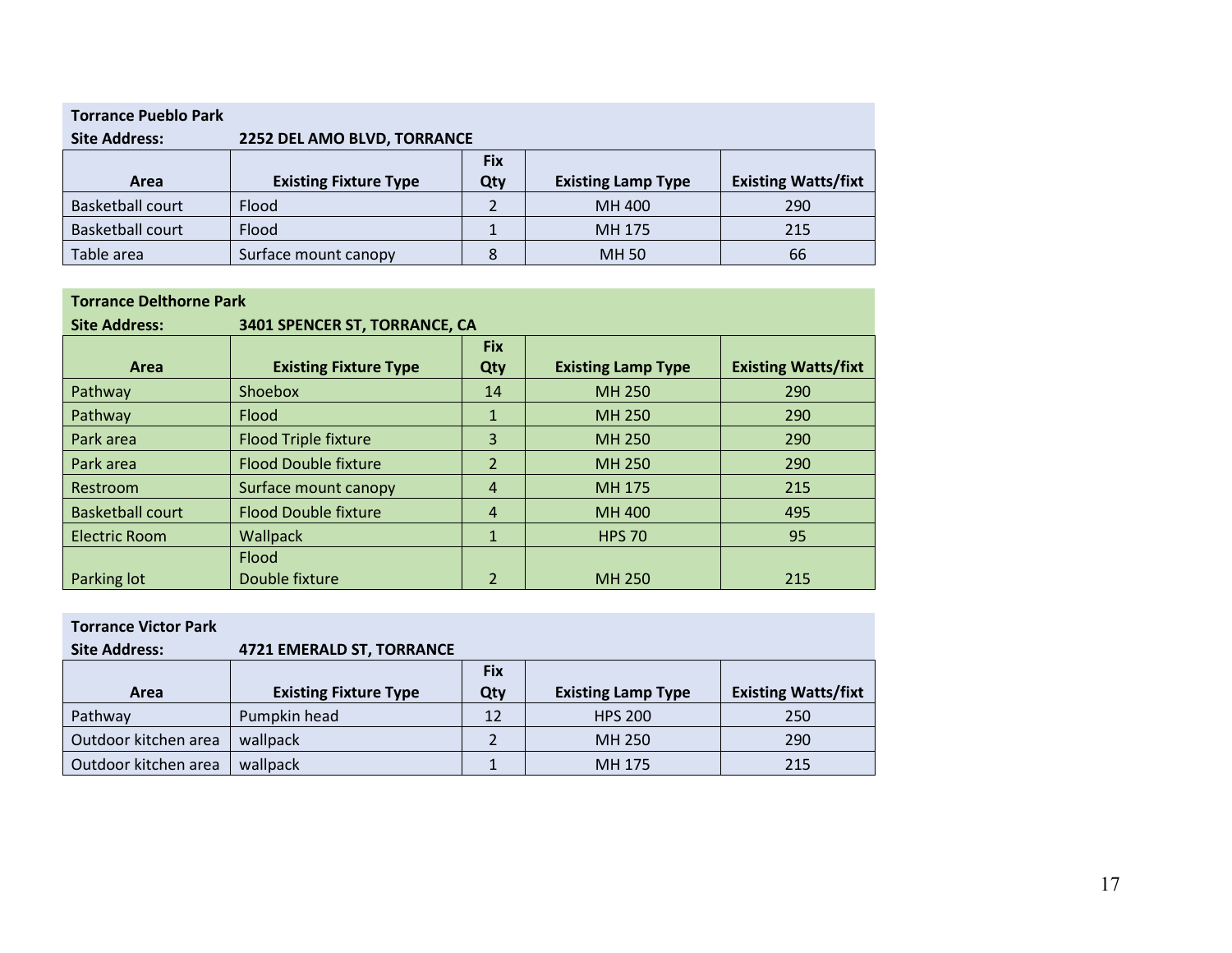| <b>Torrance Paradise Park</b> |                              |            |                           |                            |  |
|-------------------------------|------------------------------|------------|---------------------------|----------------------------|--|
| <b>Site Address:</b>          | 5006 LEE ST, TORRANCE, CA    |            |                           |                            |  |
|                               |                              | <b>Fix</b> |                           |                            |  |
|                               |                              |            |                           |                            |  |
| <b>Area</b>                   | <b>Existing Fixture Type</b> | Qty        | <b>Existing Lamp Type</b> | <b>Existing Watts/fixt</b> |  |
| Tennis courts                 | Shoebox                      | 16         | MH 1000                   | 1080                       |  |

#### **Torrance La Romeria Park**

| <b>Site Address:</b>    | 19501 INGLEWOOD AVE, TORRANCE, CA |                |                           |                            |
|-------------------------|-----------------------------------|----------------|---------------------------|----------------------------|
|                         |                                   | <b>Fix</b>     |                           |                            |
| Area                    | <b>Existing Fixture Type</b>      | Qty            | <b>Existing Lamp Type</b> | <b>Existing Watts/fixt</b> |
| Rec building            | Surface mount                     | 3              | MH 175                    | 215                        |
| Rec building            | Flood                             |                | MH 175                    | 215                        |
| <b>Basketball court</b> | Flood                             | 6              | MH 1000                   | 1080                       |
| <b>Basketball court</b> | Flood                             | $\mathfrak{p}$ | MH 175                    | 215                        |
| Tennis court            | Flood                             | 6              | MH 1000                   | 1080                       |
| Sports field            | Sports lighters                   |                | MH 1000                   | 1080                       |

| <b>Torrance Sunnyglen Park</b> |                                 |            |                           |                            |  |
|--------------------------------|---------------------------------|------------|---------------------------|----------------------------|--|
| <b>Site Address:</b>           | 5525 DEL AMO BLVD, TORRANCE, CA |            |                           |                            |  |
|                                |                                 | <b>Fix</b> |                           |                            |  |
|                                |                                 |            |                           |                            |  |
| <b>Area</b>                    | <b>Existing Fixture Type</b>    | Qty        | <b>Existing Lamp Type</b> | <b>Existing Watts/fixt</b> |  |
| Park area                      | Pumpkin heads                   | 10         | <b>HPS 200</b>            | 250                        |  |

| <b>Torrance La Carretara Park</b> |                               |            |                           |                            |  |
|-----------------------------------|-------------------------------|------------|---------------------------|----------------------------|--|
| <b>Site Address:</b>              | 2040 W 186TH ST, TORRANCE, CA |            |                           |                            |  |
|                                   |                               | <b>Fix</b> |                           |                            |  |
| Area                              | <b>Existing Fixture Type</b>  | Qty        | <b>Existing Lamp Type</b> | <b>Existing Watts/fixt</b> |  |
| Park area                         | Shoebox                       | 3          | MH 250                    | 290                        |  |
| Park area                         | Flood                         |            | MH 250                    | 290                        |  |
| <b>Basketball court</b>           | Flood                         | 4          | MH 400                    | 495                        |  |